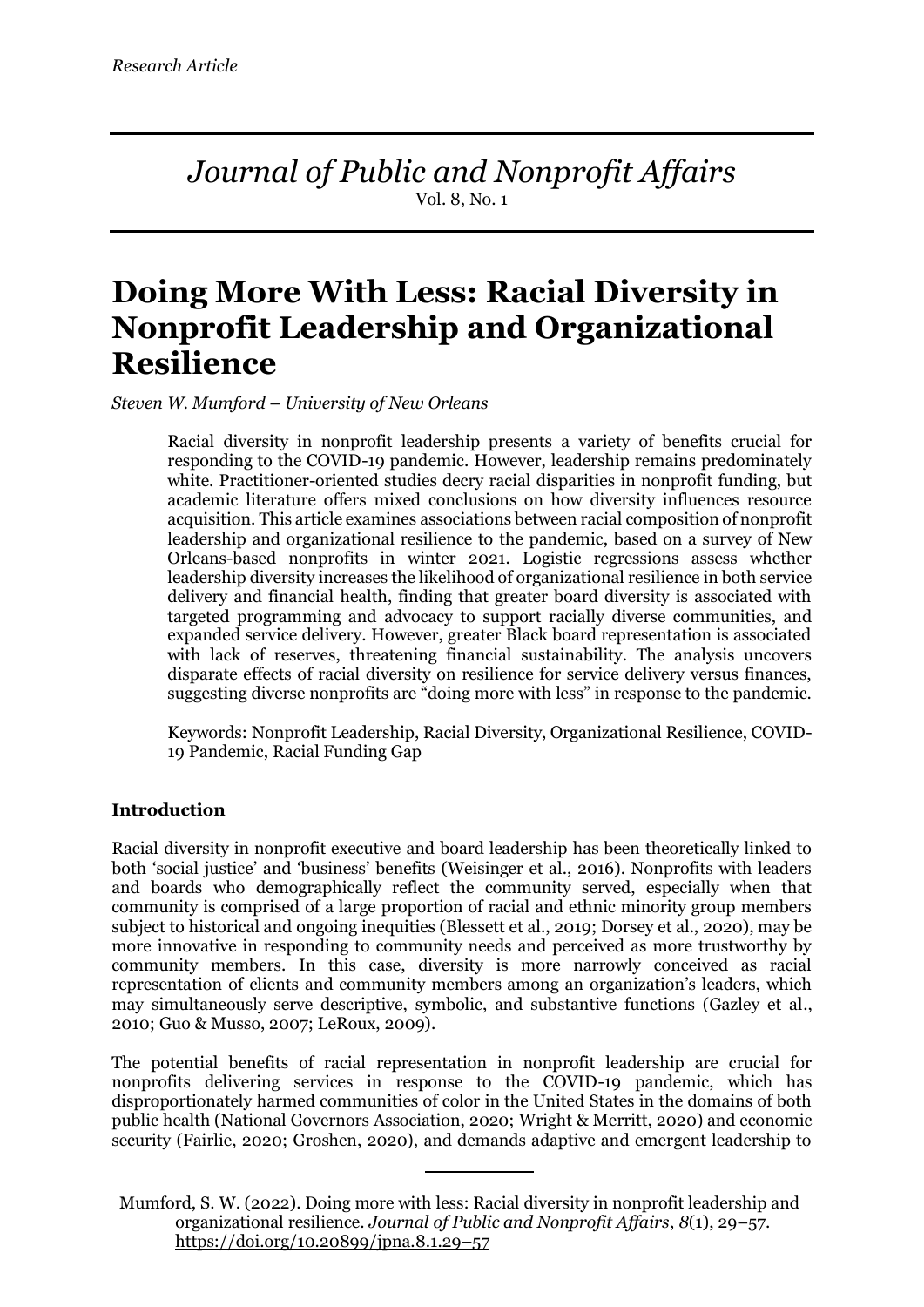guide crisis response (Heifetz et al., 2009; McMullin & Raggo, 2020). Nonetheless, leadership in the U.S. nonprofit sector remains predominately White (BoardSource, 2017; Faulk et al., 2021). A variety of recent practitioner-oriented studies in the nonprofit field decry racial disparities in nonprofit leadership and funding (Dorsey et al., 2020; Douglas & Iyer, 2020; Howe & Frazer, 2020; Kunreuther & Thomas-Breitfeld, 2020). Aspiring leaders who identify as Black, Indigenous, and People of Color (BIPOC) face significant barriers to obtaining leadership roles, and when they do, may lack access to resources and funding networks to grow their organization (Faulk et al., 2016).

However, as scholarly interest in nonprofit racial diversity's implications for organizational performance has increased over the last 20 years, empirical academic literature offers only mixed conclusions on exactly how racial diversity may influence a nonprofit's capacity to acquire and mobilize resources (Fredette & Bernstein, 2019; Fulton, 2021; Garrow, 2012). Additional studies are needed to replicate findings from the grey literature, often based on convenience samples and bivariate analyses, and solidify our understanding of apparent racial inequities in nonprofit funding, with implications for nonprofits' capacity to provide critical services in times of crisis.

This article examines whether the racial composition of a nonprofit's leadership is associated with organizational resilience (i.e., the ability to survive and thrive; Hutton et al., 2021; Kimberlin et al., 2011) during the COVID-19 pandemic, based on survey data collected from a sample of New Orleans-based nonprofits in winter 2021. Resilience is operationalized as sustained short-term financial health, but also the capacity to expand critical services in support of communities most impacted by the pandemic. A series of logistic regressions was conducted to assess whether racial diversity in a nonprofit's leadership—measured as the extent to which its Chief Executive, Board Chair, and board members identify as BIPOC or more specifically Black—increases the likelihood of resilience outcomes in both areas.

The analysis finds that greater representation of BIPOC and Black individuals within a nonprofit's board are associated with targeted programming and advocacy in support of BIPOC and Black communities, and greater resilience in service delivery. At the same time, greater Black board representation is associated with lack of reserves and thus potentially lean operating margins, threatening pandemic response and financial sustainability (Kim & Mason, 2020). The analysis contributes to the nonprofit governance literature by uncovering disparate effects of nonprofit racial diversity on resilience for service delivery versus finances, suggesting diverse nonprofits are 'doing more with less,' but they should not have to be. The article concludes with suggestions for enhancing nonprofit leadership's racial diversity and inclusion, as well as the financial capacity of BIPOC-led nonprofits to avoid burnout and closure, in order to strengthen nonprofit resilience to the ongoing pandemic and concurrent and future disasters (Hutton et al., 2021).

## **Review of the Literature**

This section reviews the academic literature connecting nonprofit racial diversity to performance, specifically organizational resilience to the COVID-19 pandemic. It begins with discussion of potential benefits and challenges of racially diverse nonprofit leadership, and particularly boards, while acknowledging that scholars have not reached a clear consensus on the relevant tradeoffs and contingencies. Less contested is racially representative leadership's positive connection to nonprofits' engagement in racial equity work through responsive services and advocacy in support of BIPOC communities, underlining concerns about the sector's racial leadership gap.

Next, factors contributing to nonprofit resilience to pandemic—both cultural and financial are examined. While racially diverse nonprofits might demonstrate greater innovation and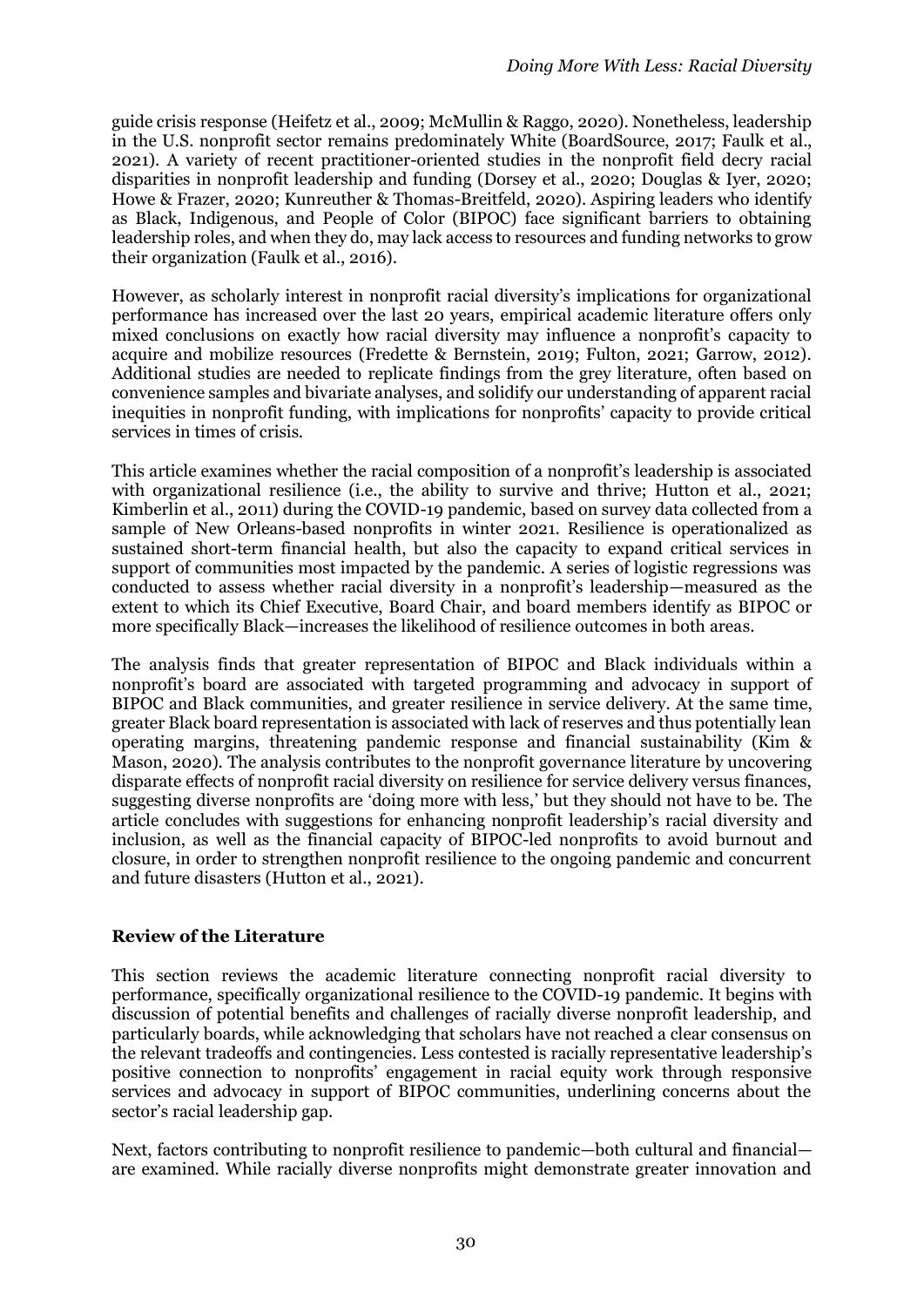therefore resilience in service delivery, their financial resilience may be threatened by a racial funding gap. Funding inequities may have been further exacerbated by the COVID-19 pandemic, despite recent philanthropic pledges to mobilize resources to nonprofits advancing racial justice and serving BIPOC populations disproportionately harmed by the pandemic (Cyril et al., 2021). The section concludes by synthesizing the literature review into three hypotheses motivating the subsequent analysis.

#### *Potential Benefits and Challenges of Racial Diversity*

Scholars generally agree that racial diversity portends performance benefits for nonprofits. Weisinger et al. (2016) describe both a 'social justice' and 'business' case for diversity. In the social justice case, diversity is a moral imperative for correcting historical injustices (i.e., it is the right thing to do), and thus can enhance a nonprofit's reputation. In the business case, diversity brings the best talent available, attention to diverse clients' needs, and enhanced creativity and problem-solving, which promote innovation and performance. Board diversity in particular has been proposed to strengthen financial performance, leadership effectiveness, community responsiveness, and cultural sensitivity (Bradshaw & Fredette, 2012), by maximizing the nonprofit's expertise, influence, empathy, and opportunities for dialogue (Daley, 2002).

Nevertheless, empirical investigations of how nonprofit diversity—and more precisely, racial composition of the board—influences performance have produced mixed and nuanced findings. Board diversity has been found to promote nonprofits' success on both financial and non-financial measures among institutions of higher education (Harris, 2014). By expanding social networks, greater board diversity can facilitate access to external resources (Faulk et al., 2016; Fulton, 2021). On the other hand, boards with a large proportion of BIPOC representation may be less dominated by wealthy elites, reducing the nonprofit's social capital and fundraising capacity (Daley, 2002).

The benefits of board diversity may therefore depend on the degree to which a 'critical mass' (e.g., at least a certain number or percentage of board members of color) and careful balance of diverse leaders are present (Fredette & Bernstein, 2019). At the same time, a pluralistic board may lack cohesion and coordination (Fulton, 2021), which are critical for nonprofit performance (BoardSource, 2017). Competing subcultures on a board may create power struggles, forcing executive leadership to mediate among stakeholders (Schubert & Willems, 2020). In this way, performance benefits of diversity are moderated by cultivation of an inclusive organizational culture (Buse et al., 2016; Fredette et al., 2016; Weisinger et al., 2016).

In short, evidence that racial diversity in nonprofit leadership contributes to organizational performance—and especially financial performance—is tentative and contingent. A challenge to disentangling the complex relationships between nonprofit diversity and performance is the variety of ways in which diversity has been operationalized (Weisinger et al., 2016). This article focuses more narrowly on representational diversity, as measured by the racial composition of a nonprofit's executive leadership and board, and specifically the degree to which positions are held by members of traditionally under-represented racial and ethnic groups (Daley, 2002; Fredette & Bernstein, 2019; Kim & Mason, 2018; Weisinger et al., 2016) and are therefore descriptively reflective of a racially diverse community served (Guo & Musso, 2007).

#### *Nonprofit Representational Diversity and Racial Equity Work*

Representational diversity is important and carries symbolic and potentially substantive implications for organizational activities (Gazley et al., 2010; Guo & Musso, 2007; LeRoux, 2009). In studies of representative bureaucracy in the public sector, racial representation has been found to enhance service delivery for specific groups, and the organization's legitimacy as perceived by clients (Ding et al., 2021). Nonprofits with leadership representing racial and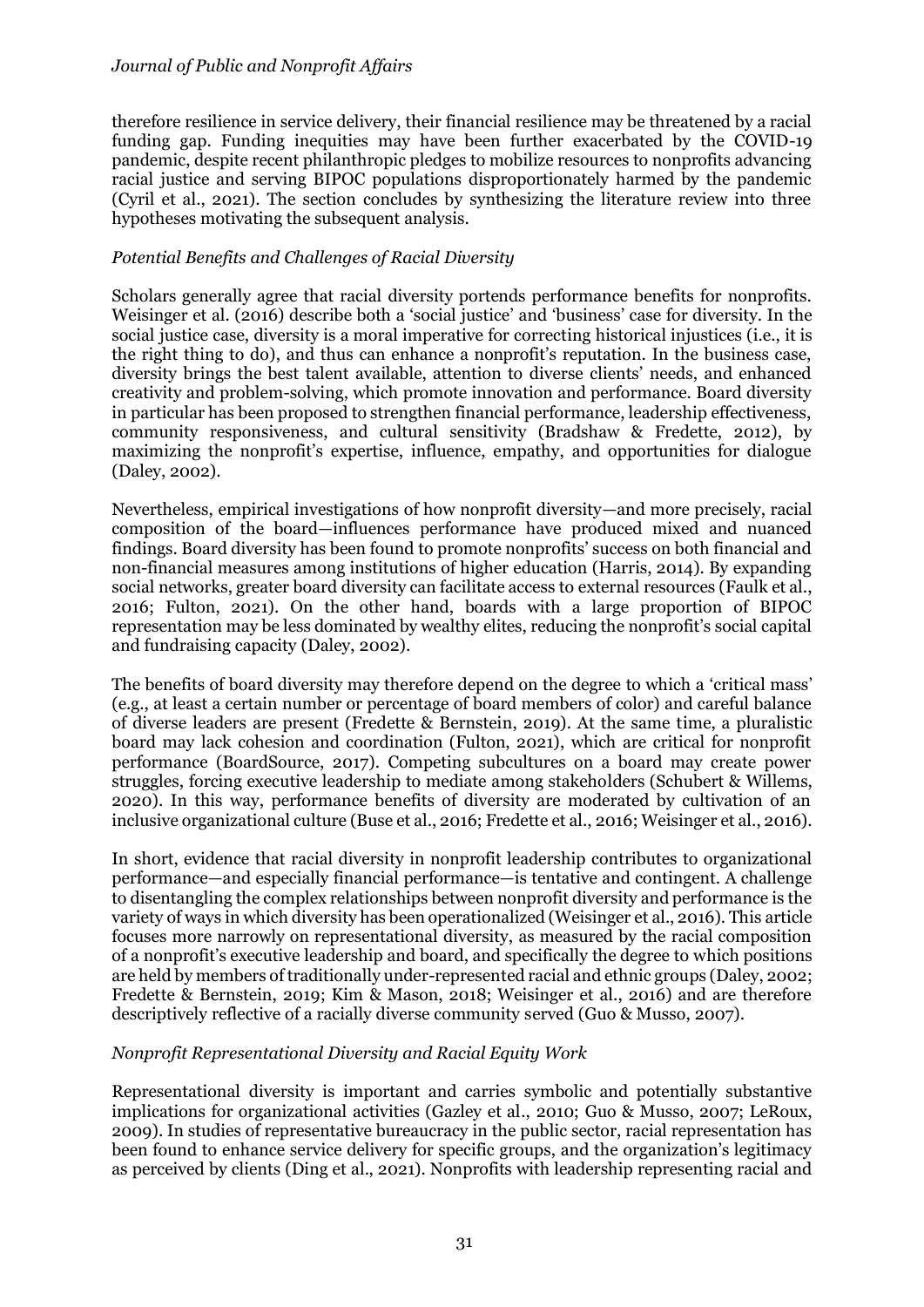ethnic minority groups, especially when they are embedded in BIPOC communities, may adopt and actualize a mission and values focused on BIPOC populations (Berlan, 2018; Howe & Frazer, 2020; Lecy et al., 2019), who may also be most in need of nonprofit services due to inequities in public investment (Garrow, 2012). In particular, organizations with leadership bonded around a shared BIPOC identity are expected to exhibit greater mission alignment and mobilization in service of racial equity (Fulton, 2021).

Racially diverse nonprofits indeed appear to be more intentional in their efforts to address racial inequities. For instance, churches with more diverse leadership engage more, and more diverse, community members, especially in multicultural urban communities, by appealing to a wider variety of needs through responsive and culturally competent services, building trust through symbolic representation (Perkins & Fields, 2010; Polson, 2015). Similar connections between representation and responsiveness to BIPOC communities have been suggested for arts nonprofits (Kim & Mason, 2018). By delivering more responsive services, racially diverse nonprofits may be more effective in their service delivery (Fredette & Bernstein, 2019). In fact, Gooden et al. (2018) found that African American-led youth-focused nonprofits attain better youth outcomes for their program participants in multiple domains than their peer nonprofits.

Furthermore, nonprofits with specialized service populations are more likely to engage in policy advocacy and civic engagement to promote the interests of marginalized populations they represent and serve, incorporating under-represented voices into the policy process (Howe & Frazer, 2020; LeRoux, 2009; MacIndoe, 2014). MacIndoe (2014) cautions that advocacy, especially when conducted by nonprofits traditionally focused on direct service delivery, requires devotion of slack resources in the form of staff and funds. However, resource-constrained nonprofits might overcome financial barriers to advocacy by engaging in coalitions and less expensive modalities. Nonprofits with diverse leadership may adopt 'group styles' (i.e., modes of cultural interaction and linguistic practices) that enhance their capacity to engage and mobilize particular ethnic groups (Yukich et al., 2020).

That said, nonprofit leaders rarely reflect the racial diversity of the communities they serve, potentially limiting their ability to effectively deliver services to and advocate on behalf of diverse constituents. Nonprofit boards are overwhelmingly White (BoardSource, 2017; Kunreuther & Thomas-Breitfeld, 2020), including (albeit less starkly) those of nonprofits embedded in racially diverse urban communities and serving BIPOC populations (De Vita et al., 2012; Faulk et al., 2021; Ostrower, 2007). Nonprofit staff are also overwhelmingly White and do not reflect the United States' increasingly multicultural workforce (Faulk et al., 2021; Independent Sector, 2020; Weisinger et al., 2016). This racial leadership gap in the U.S. nonprofit sector has troubling implications for its capacity to provide culturally competent services to populations most harmed by the COVID-19 pandemic.

## *Nonprofit Resilience to the COVID-19 Pandemic*

Diversity in organizational leadership, and its promise for delivering responsive services to diverse communities, is even more important during the COVID-19 pandemic, due to the novelty and severity of the crisis (McKinsey & Company, 2020). Before the pandemic struck the United States in spring 2020, BIPOC, and specifically Black and African American, communities faced longstanding disparities and barriers to equitable treatment, outcomes, and investment in a variety of domains (e.g., Blessett et al., 2019; Dorsey et al., 2020; Ford et al., 2021; McKinsey & Company, 2021). These disparities were exacerbated by the pandemic (Wright & Merritt, 2020). In turn, nonprofits with BIPOC leaders stepped "on the frontlines of response and recovery efforts related to both the pandemic and the calls for systemic change" (Douglas & Iyer, 2020, p. 2), including by advocating for racial justice in pandemic response and on broader issues of racial equity (Howe & Frazer, 2020).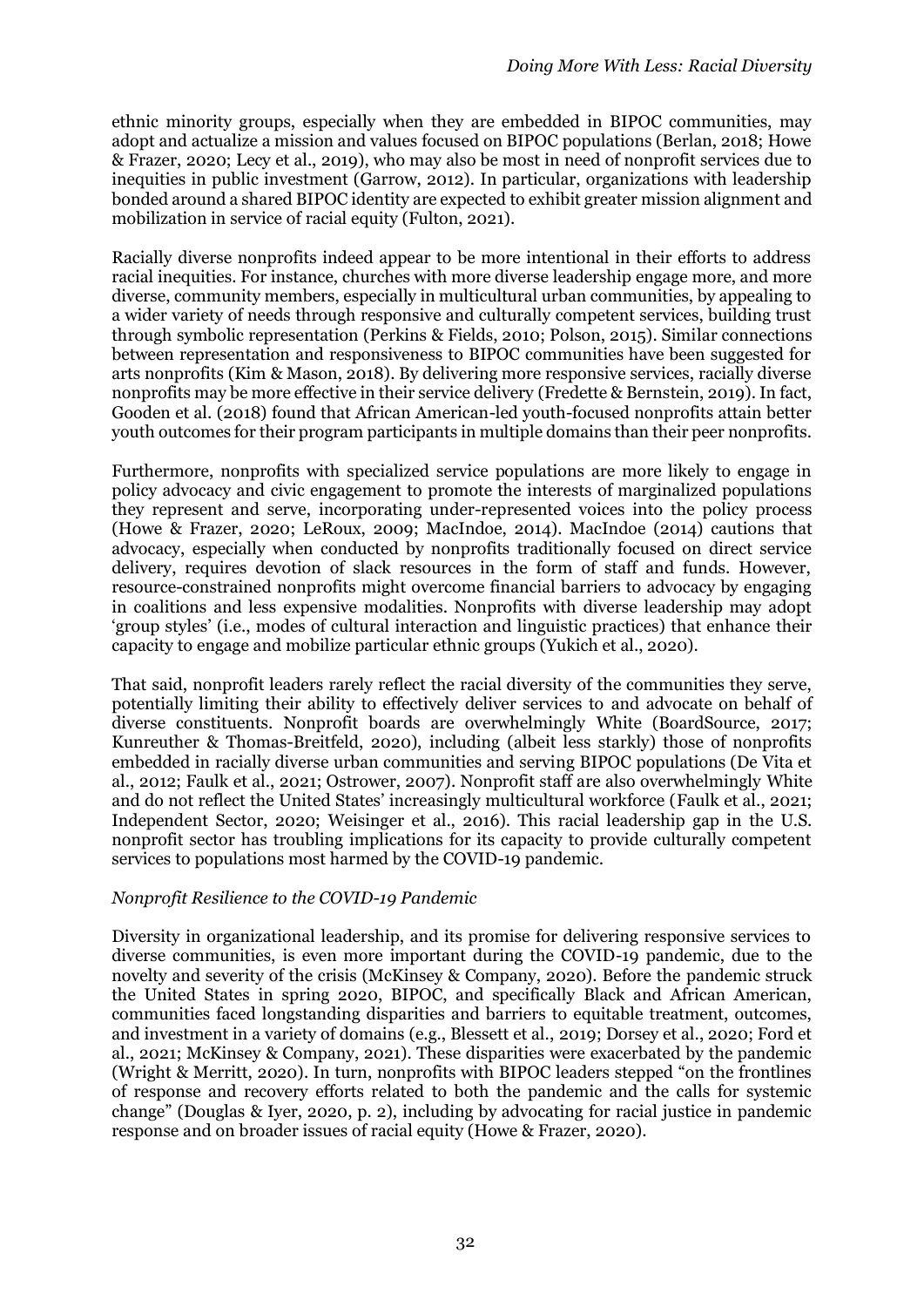To support communities in need, nonprofits must demonstrate resilience to the pandemic's adverse effects on their viability. Resilience is the ability to survive and thrive during a crisis (Hutton et al., 2021; Kimberlin et al., 2011). According to Lee et al. (2013), "To be resilient, organizations rely on strong leadership, an awareness and understanding of their operating environment, their ability to manage vulnerabilities, and their ability to adapt in response to rapid change" (p. 29). Organizations build resilience capacity in normal times and mobilize it when emergencies occur, allowing them to manage disruptions while maintaining service reliability. Resilience is not only an outcome, but also a process by which organizations move through a continuous cycle of adaptation to maintain integrity while regaining stability (Witmer & Mellinger, 2016). "Creating a resilient organization is not a one-time activity" (Kimberlin et al., 2011, p. 12).

There is a dearth of literature applying resilience directly and with precision to nonprofit organizations, and therefore the constellation of characteristics promoting nonprofit resilience remains under-specified. Indeed, when applied to nonprofit organizations, the term resilience has been labelled a "slippery concept" or "buzzword" that implies preservation of an inequitable status quo (Lynn et al., 2021, p. 54); at the same time, others are attempting to "redeem or rebrand" the term as connoting "not merely bouncing back to a predisturbance state, but rather a 'bouncing forward' toward something new" through proactive learning and adaptation (Lynn et al., 2021, p. 54). By instigating positive change, resilience might serve to enhance equity. In this vein, scholars studying nonprofit disaster response and mitigation have identified a variety of specific capacities thought to promote proactive and equitable resilience (Hutton et al., 2021).

Kimberlin et al. (2011) identified entrepreneurial and effective leadership, internal evaluation, external engagement to understand and respond to community and constituent needs, redundant infrastructure, and diversified financial and community support as factors driving nonprofit resilience. More recently, Witmer and Mellinger (2016) likewise suggested that nonprofit leadership plays a foundational role in enhancing resilience by inspiring mission commitment and optimism in the face of crisis, building reciprocal relationships with internal and external stakeholders, improvising, and being transparent about financial challenges. Building on these authors, Hutton et al. (2021) theorized a range of nonprofit capacities that contribute to organizational—and therefore broader community—resilience, including financial and staff management, operational and adaptive capacity, planning and mission orientation, external communication, and board leadership.

As the literature cited above suggests, existing financial resources and infrastructure are important for resilience, but social and cultural factors indicating a broader adaptive capacity —such as leader and staff engagement and experience—may be more crucial (Heifetz et al., 2009; Lee et al., 2013). For example, in New Orleans after Hurricane Katrina, the most resilient nonprofits "reframed their work to fit into the postdisaster context" through adaptation during the response and recovery phases of disaster, allowing them to reflexively react to community feedback, meet emergent community needs, establish a broader community vision for rebuilding, and leverage collaborative relationships to access relief funds from the federal government and philanthropy (Jenkins et al., 2015, p. 1267). In their efforts to pitch in however possible, leadership and staff 'self-care' became a concern, and mental health support and leaves of absence became necessary.

Leadership at the board level may be especially important for nonprofit resilience (Hutton et al., 2021; Kimberlin et al., 2011). Effective boards support innovation needed for adaptation, an effort enhanced by a potentially rare balance between board diversity and cultural cohesion (Jaskyte, 2012, 2018). Whereas homogenous boards are often characterized by conformity and tradition, diverse boards may be better able to monitor the external environment and solve emergent problems, to the extent they can avoid internal conflict and communication and coordination challenges. If racial diversity promotes innovation within nonprofits, it should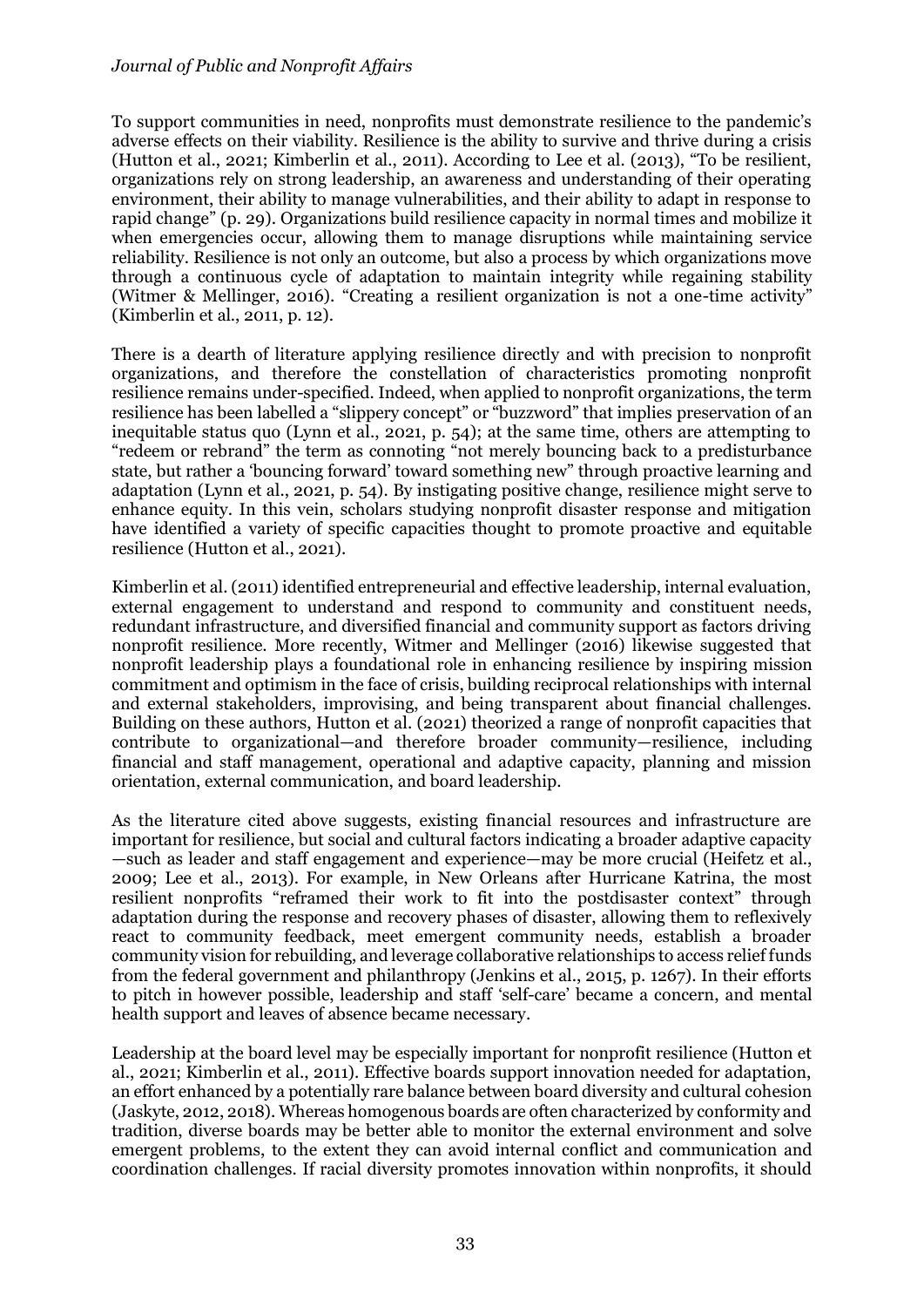also support resilience, as both capacities depend on cyclical processes of adaptation and transformation (Westley, 2013).

## *Racial Funding Gap in the Nonprofit Sector*

Nevertheless, financial resources, and especially financial slack, are critical to organizational survival during a crisis such as the COVID-19 pandemic (Lin & Wang, 2016). Organizations with sufficient financial reserves are more able to maintain services and therefore potential revenue streams when community need increases (Kim & Mason, 2020). Specific financial capacities promoting nonprofit resilience include high operating margins and low debt (that is, opportunities to amass flexible reserves and assets), and external funding relationships permitting stable, long-term funding streams (Faulk et al., 2016). Contrary to popular wisdom, revenue diversification may not promote financial resilience, at least not to severe shocks that evade a 'quick fix' of reapportioning funding sources (Lin & Wang, 2016). It is therefore worrisome that BIPOC-led nonprofits, which by and large have adapted to the demands of the pandemic to support communities in crisis (Douglas & Iyer, 2020), may face acute financial strains (Faulk et al., 2021).

While racially diverse nonprofits may experience advantages in innovation and other adaptive forms of resilience, they may simultaneously be disadvantaged in access to funding. Historically, philanthropy has espoused a "color-blind approach," leading to "chronic underfunding for Black girls and women" (Ford et al., 2021, p. 4) and other marginalized groups. This approach has favored White-led organizations (Kunreuther & Thomas-Breitfeld, 2020). Both individual and institutional donors may be less willing to invest funds in nonprofits with BIPOC executives due to structural racism and the implicit biases it propagates (Dorsey et al., 2020; Howe & Frazer, 2020). While some donors, and especially philanthropic institutions, may increasingly prefer to direct giving towards marginalized communities (Finchum-Mason et al., 2020), sometimes as a condition for grant eligibility, other funders are uncomfortable targeting populations explicitly defined by race (Lockhart, 2008) or may not follow through on public pledges (Cyril et al., 2021).

Likewise, there has historically been a dearth of federal and other public funds targeting Black populations and racial equity work (Ford et al., 2021). Nonprofits representing BIPOC communities may therefore lack opportunities for government funding, despite potential for higher poverty and need for government-funded social services in these communities (Garrow, 2012). At the same time, nonprofits serving BIPOC communities may be disproportionately dependent on government grants and contracts, which carry additional transaction costs in the form of burdensome reporting requirements and other bureaucratic 'red tape.' This situation places greater demands on community philanthropy to fill funding gaps (Besel et al., 2011), but racially diverse boards may lack elite connections characteristic of robust fundraising networks.

As a result of funding inequities, BIPOC—and specifically Black-led nonprofits—often lack sufficient funds, staff, capacity, and support to adequately serve under-resourced communities (Douglas & Iyer, 2020; Howe & Frazer, 2020; Wiles-Abel, 2020). Nevertheless, nonprofits with racially diverse and representative leadership are often deeply and personally connected to BIPOC communities and well-positioned to provide culturally competent services. Consequently, racially diverse nonprofits may be forced to demonstrate resilience through creative fundraising and a capacity to stretch limited resources. Historically, many BIPOC-led nonprofits have turned to 'identity-based philanthropy' to make ends meet (W.K. Kellogg Foundation, 2012), raising small but consistent donations of money, in-kind resources, and time commitment from non-wealthy individual donors and volunteers (Howe & Frazer, 2020).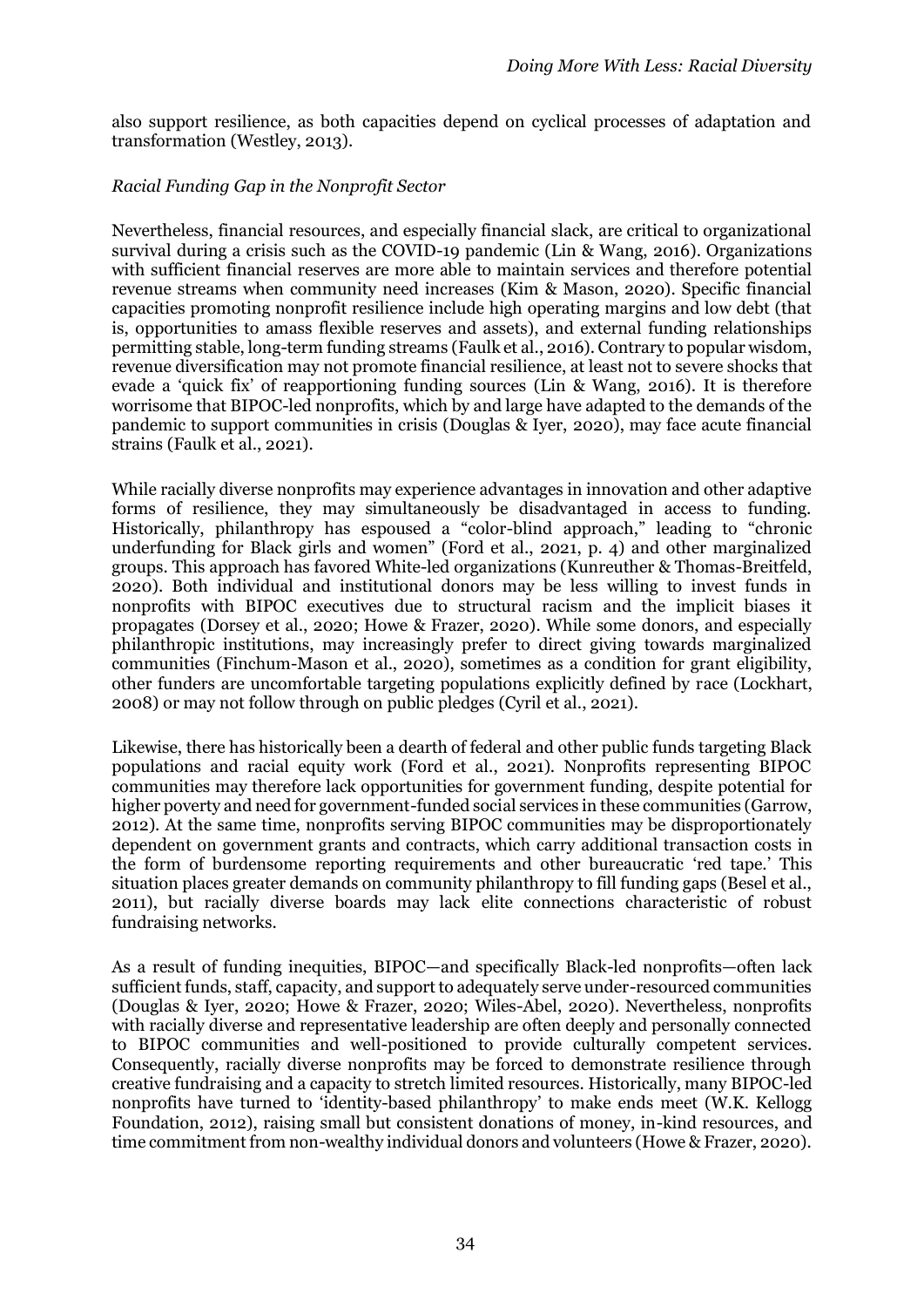## *Funding Impact of the COVID-19 Pandemic*

The financial sustainability of diverse nonprofits is particularly threatened by the COVID-19 pandemic. Estimates suggest the nonprofit sector in the United States lost almost one million jobs from the start of the pandemic in spring 2020 through February 2021, and recovery of nonprofit employment has been slower than in other sectors of the economy (Center for Civil Society Studies, 2021), placing the sector's long-term financial health at risk (Independent Sector, 2020, 2021). A May 2020 survey found that nonprofits across the U.S. were negatively impacted in the early stages of the pandemic, but those providing direct services to disadvantaged communities were most affected by an increase in service demand (Martin et al., 2020). Acute challenges for these communities centered on financial and food security and mental health needs, while nonprofits faced threats to financial security and staff well-being.

Furthermore, individual giving decreased in the early months of the pandemic, a reversal from past disaster response, likely due to the pandemic's generalized and recessionary impacts (Women's Philanthropy Institute, 2020), although giving appears to have subsequently rebounded in the latter half of 2020 (Lilly Family School of Philanthropy, 2021). BIPOC and Black individuals already lacking employment opportunities in high-wage jobs (McKinsey & Company, 2021) were disproportionately harmed by the pandemic's economic impact (Associated Press-NORC Center for Public Affairs Research, 2021; Groshen, 2020). Minorityowned private business losses have been particularly severe, especially for African American owned businesses (Fairlie, 2020). As a result, racially diverse nonprofits may have lost a disproportionate amount of revenue from small-scale individual donors, which were a crucial funding source prior to the pandemic (Faulk et al., 2021).

Many nonprofits in the United States relied on federally guaranteed and potentially forgivable Paycheck Protection Program (PPP) loans, available to organizations of all types with 500 or fewer employees (Williams, 2020). However, access to these loans depended on banking relationships that may be lacking for BIPOC leaders (Douglas & Iyer, 2020). Indeed, an analysis of PPP loans to for-profit businesses found they were disproportionately disbursed to non-BIPOC communities in the first round, though that trend seems to have reversed for subsequent rounds of the program and other federally-backed disaster loans more specifically targeted at smaller and BIPOC-owned or -led organizations (Fairlie, 2020).

Fortunately, institutional philanthropy responded to the pandemic by increasing overall giving in 2020 (Cyril et al., 2021; Independent Sector, 2020; Lilly Family School of Philanthropy, 2021). In particular, foundations of all types disbursed 'rapid response grants' and expanded unrestricted funding to organizations serving BIPOC communities after June of that year (Candid & Center for Disaster Philanthropy, 2021; Finchum-Mason et al., 2020). Funding explicitly targeting racial justice increased markedly in 2020 (Ford et al., 2021), although the exact size of this increase has been contested (Cyril et al., 2021). Further, this support may not be sufficiently large and sustained to overcome the severe need and longstanding inequities (Douglas & Iyer, 2020), or necessarily directed at the most racially diverse nonprofits (Howe & Frazer, 2020). Lingering challenges—including leader and staff burnout loom in the pandemic's recovery phase (Hutton et al., 2021).

## *Hypotheses*

The literature review suggests three sets of hypotheses related to nonprofit racial diversity and organizational resilience to the COVID-19 pandemic. First, greater BIPOC, and more specifically Black, representation in a nonprofit's executive and board leadership should drive greater engagement in racial equity work, both in terms of explicitly targeting services to BIPOC and Black communities and conducting policy advocacy activities on their behalf. Findings in support of this hypothesis would build on prior research (e.g., Kim & Mason, 2018; LeRoux, 2009; MacIndoe, 2014; Perkins & Fields, 2010; Polson, 2015).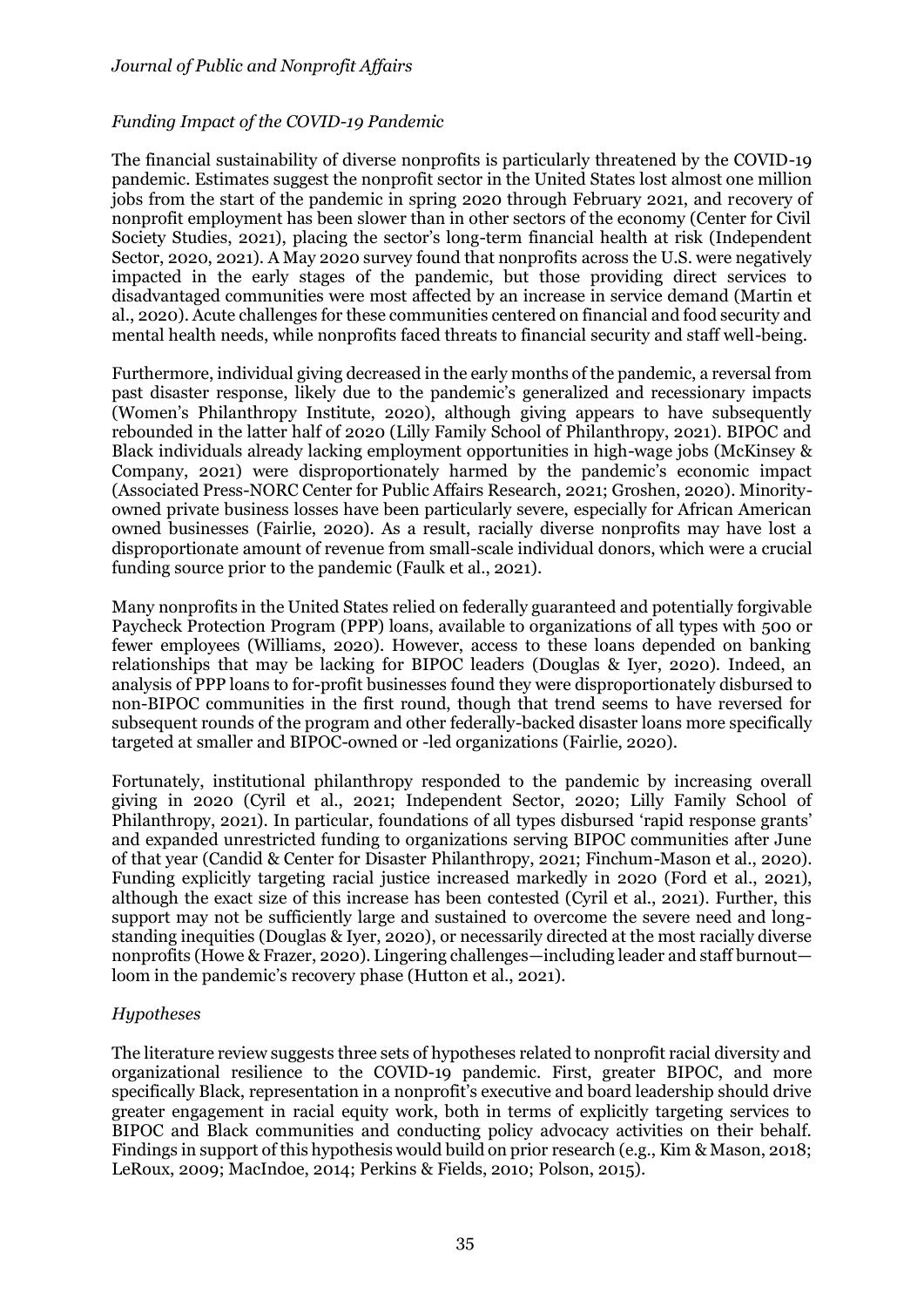*H<sup>1</sup> (Racial Equity Work): Nonprofits with greater BIPOC and Black representation among the Chief Executive, Board Chair, and board membership (i.e., in their leadership) are more likely to target services to BIPOC and Black populations and engage in advocacy.*

Second, due to the pandemic's disproportionate impact on BIPOC and Black communities in multiple domains, which exacerbated longstanding inequities and brought increased attention to calls for racial justice, nonprofits with greater BIPOC and Black representation in their leadership should have experienced increased demand for services during the pandemic. In turn, by leveraging racial diversity to enhance innovation and resilience in service delivery, they should have expanded services to meet the increased demand (i.e., they were 'doing more' for pandemic response).

*H<sup>2</sup> (Resilience in Service Delivery): Nonprofits with greater BIPOC and Black representation in their leadership are more likely to have experienced increased demand for services during the pandemic and expanded services to meet it.*

Third, as a result of funding disparities facing Black- and BIPOC-led nonprofits—the so-called 'racial funding gap'—nonprofits with greater BIPOC and Black representation in their leadership should operate on thinner financial margins and therefore lack slack resources in the form of a reserve fund available for emergencies. Because of systemic exclusion from banks and long-term funding relationships, similar to BIPOC-led small businesses (Fairlie, 2020), they should have faced greater difficulty securing forgivable loans through the Paycheck Protection Program (PPP) and other federal relief programs. That is, racially diverse nonprofits do more 'with less.'

*H<sup>3</sup> (Financial Resilience): Nonprofits with greater BIPOC and Black representation in their leadership are less likely to have access to a reserve fund or receive a PPP loan.*

## **Methods and Data**

The three hypotheses were tested through survey data collected from a sample of 501(c)3 nonprofits (i.e., 'public charities') in the New Orleans-Metairie Metropolitan Statistical Area (MSA) in the southern United States. The research was approved by the Institutional Review Board (IRB) of the author's academic institution. Relevant aspects of the research context are discussed, followed by description of processes for designing the survey instrument, compiling the sample, and collecting survey data and assessing sample representativeness based on known population characteristics of regional and national nonprofits. This section then details selection of variables and statistical analyses, which applied a series of logistic regressions to test the hypotheses.

## *Research Context*

The New Orleans-Metairie MSA in Southeastern Louisiana, United States, is inhabited by approximately 1.27 million people across about 3,200 square miles of primarily urban and suburban development (Census Reporter, 2019). The MSA's median household income is \$55,710, which is about four-fifths of the U.S. median income. More than 16% of inhabitants, and 24% of children under age 18, live in households with income below the poverty line; the overall poverty rate is 1.3 times that of the United States in total. The MSA is racially diverse, comprised of 51% White inhabitants, and 35% Black inhabitants, in addition to sizable numbers of residents identifying as Latinx and Asian and Pacific Islander. As a result of its large and racially heterogeneous population, it is an ideal area for statistically studying racial diversity and representation.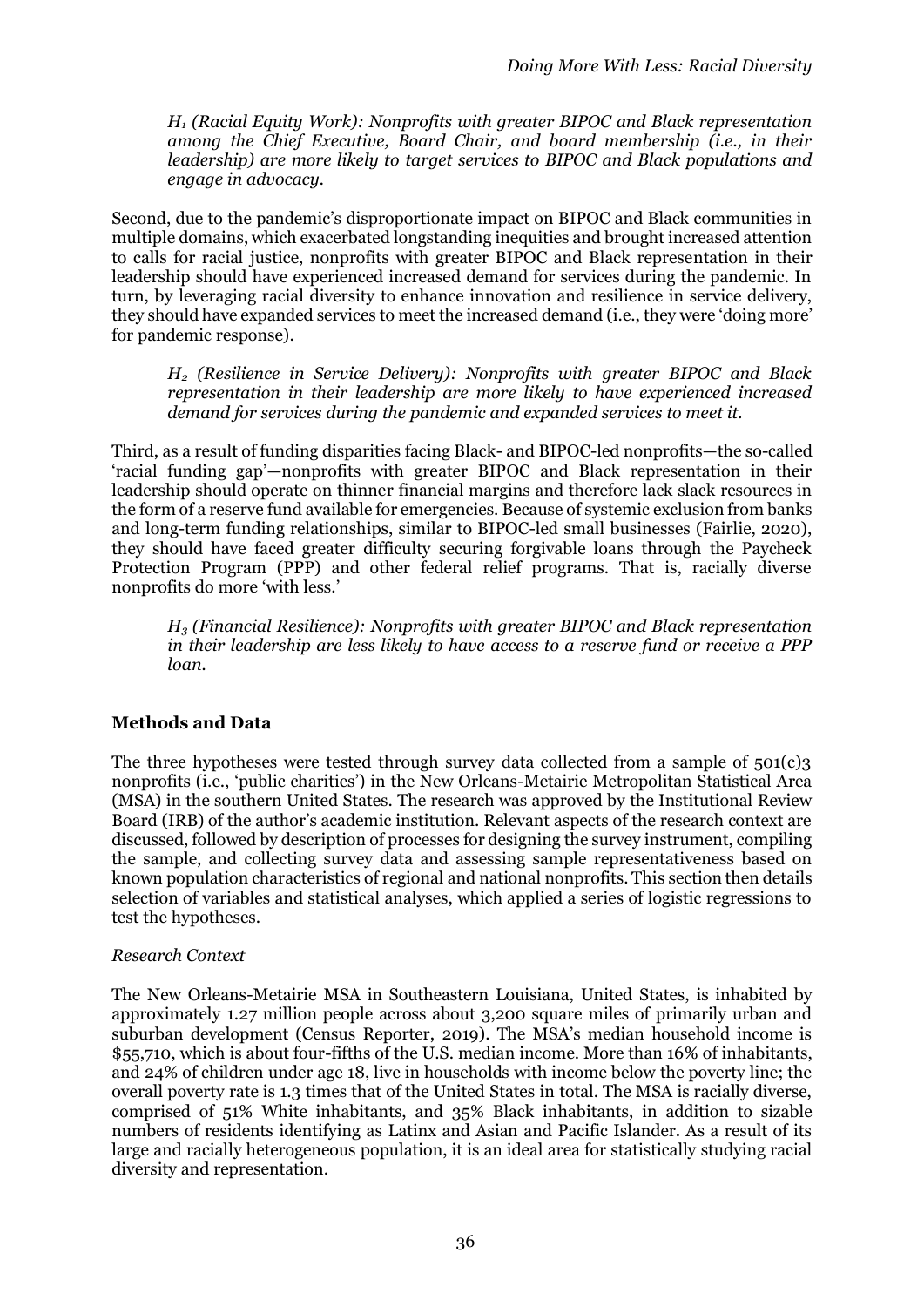The New Orleans-Metairie MSA can be viewed as a microcosm of the nonprofit sector in the United States for several reasons. First, according to a recent nationally representative survey of U.S. nonprofits (Faulk et al., 2021), more than four-fifths are headquartered in urban and suburban areas, mirroring the U.S. population, although many of these nonprofits extend their services into rural areas. Second, more than half of nonprofits in the nation are headquartered in relatively 'low-income' communities, and a majority of these nonprofits serve people with household incomes below the poverty level as a primary population. Third, almost 30% of nonprofits nationwide primarily serve Black constituents. All of these demographic characteristics of nonprofits across the U.S. (i.e., mostly urban and suburban, based in areas with below-median incomes, and disproportionately directing services towards Black constituents) are generally descriptive of the MSA. Further, the MSA is not an outlier in terms of the size, density, or finances of its local nonprofit sector (McKeever et al., 2016). Additional considerations and potential limitations for generalizability are discussed further below.

Like many parts of the United States (Blessett et al., 2019; Wright & Merritt, 2020), the MSA's urban core of Orleans and Jefferson Parishes (counties) is characterized by stark racial inequities in life expectancy, median earnings, and education and youth outcomes (Social Science Research Council, 2020). These longstanding and structural racial disparities in human development indicators were further exacerbated by the COVID-19 pandemic (Shervington & Richardson, 2020). Indeed, the MSA was particularly hard hit by the pandemic in March 2020, after Mardi Gras festivities attracted visitors from around the world. New Orleans became an early national epicenter for the virus, raising comparisons to the region's devastation by Hurricane Katrina in 2005. The pandemic's disproportionate effects on BIPOC residents' physical and mental health, as well as economic security, necessitated a robust response from regional nonprofits, especially those directing services to marginalized communities (Hutton et al., 2021).

#### *Instrument Design*

To explore effects of the pandemic on nonprofits in the New Orleans-Metairie MSA, an online survey consisting of about 40 closed- and open-ended questions was developed, with input from representatives of the community foundation and funders' network supporting the research. The survey design also benefitted from the guidance of a racially diverse advisory group composed of eight nonprofit leaders based in the MSA. The survey was intended to be completed by the nonprofit's Chief Executive or a delegated staff member, on behalf of the entire nonprofit organization, which served as the unit of analysis. Therefore, questions avoided subjective ratings.

The survey covered nonprofit operations, services, staffing, finances, collaborations, and capacity-building needs, with emphasis on impacts of the COVID-19 pandemic in each area since it struck the region in March 2020. The survey also asked for the racial demographics of the nonprofit's Chief Executive, Board Chair, and board members. Questions about service demand and financial reserves were adapted from the Nonprofit Finance Fund's (2018) State of the Nonprofit Sector Survey. Respondents likely had to gather organizational data, especially on board demographics and finances, prior to completion. Five of eight advisory group members piloted the survey and offered feedback for refining the final instrument. Pilot tests suggest the survey took about 20 minutes to complete after relevant data were compiled.

#### *Sampling Frame Construction*

Nonprofits included in the survey's sampling frame were identified through the Urban Institute's National Center for Charitable Statistics' (NCCS) cleaned version of the Internal Revenue Service's (IRS) Business Master File (BMF) for April 2020, listing all tax-exempt organizations actively registered with the U.S. federal government at that time (NCCS, 2020).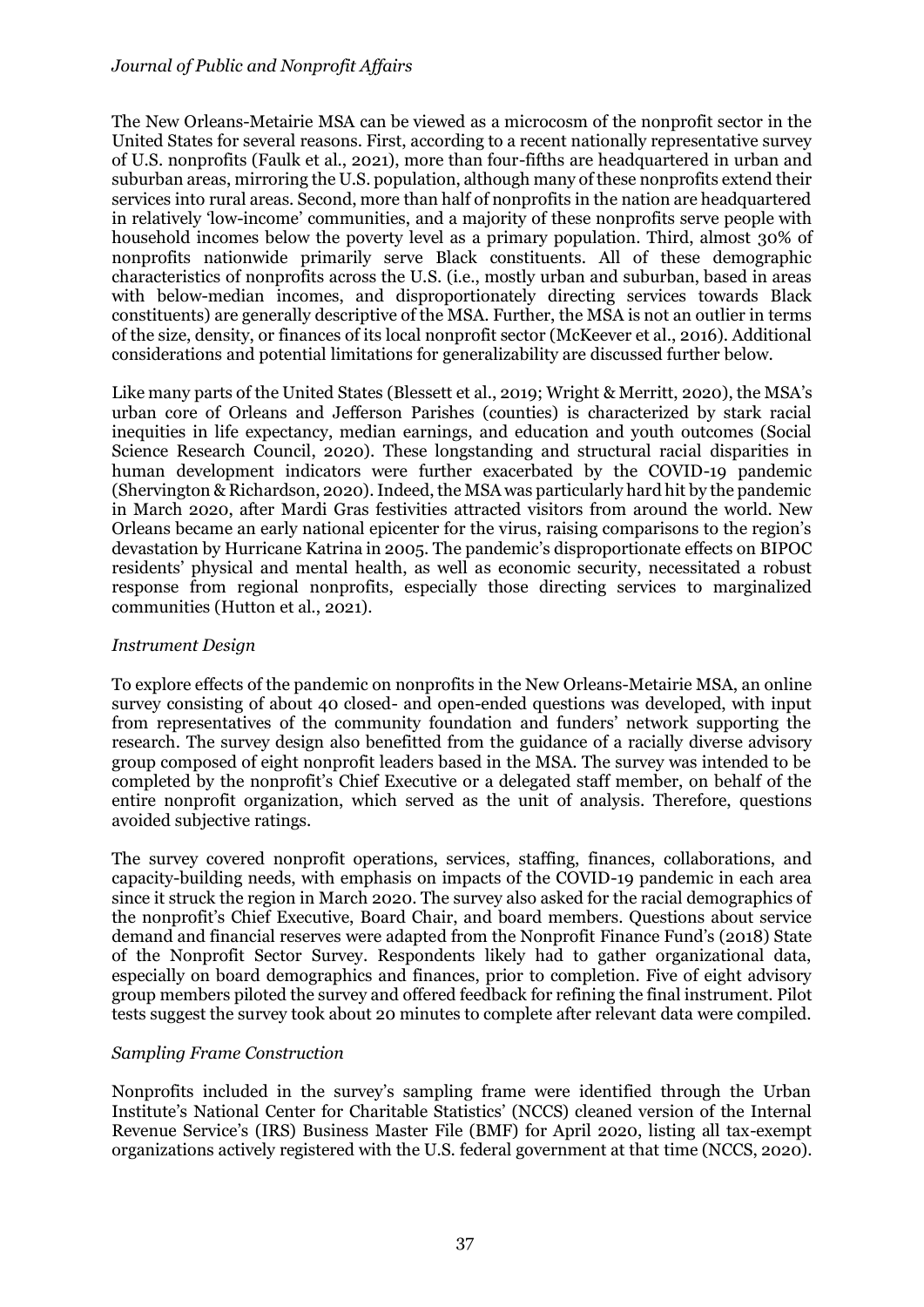Culled from this list were 501(c)3 public charities with addresses based in one of eight parishes (counties) included in the New Orleans-Metairie MSA.

The sampling frame was further limited to public charities that filed IRS Form 990 (i.e., full end-of-year U.S. federal tax filings) since 2018. Only nonprofits with total annual gross receipts of at least \$50,000 file Form 990; nonprofits with gross receipts below this threshold do not report financial data to the IRS, and therefore their exact annual revenues were unavailable for purposes of assessing the sample's representativeness and conducting multivariate analyses. Nonprofits that met this threshold but reported negative or zero revenues in their most recent Form 990 filings available in the dataset were also excluded due to potential inactivity or reporting error.

Also excluded from the sampling frame were especially large nonprofits with qualitatively different experiences of the pandemic—including hospitals, clinics, nursing homes, universities, charter schools, and foundations—as well as religious congregations, which have the option of filing with the IRS (Faulk et al., 2021). The resulting list was matched to email contacts derived from a review of public websites and the sponsoring community foundation's internal contact database to construct a final sampling frame of 614 nonprofits in the MSA with viable email contact information.

#### *Survey Data Collection and Sample Representativeness*

The final survey was entered into an online survey platform, and unique links were emailed to the full sampling frame at least weekly between January 12 and February 15, 2021, for a total of almost five weeks. Reminders were variously addressed from the author's institutional email account, and from the accounts of a representative of the community foundation sponsoring the research, in an effort to leverage professional connections to increase the response rate. Respondents who completed the survey by February 1 were entered into a drawing to receive one of four \$50 gift cards to a local business, furnished by the community foundation.

A total of 143 nonprofits out of the 614 included in the sampling frame (23.3%) submitted a complete survey and are included in subsequent analyses. The representativeness of the final survey sample to the overall sampling frame is displayed in Table 1, based on two criteria drawn from the NCCS dataset: (1) the nonprofit's annual revenues, and (2) mission category. The sampling frame was roughly divided into thirds based on annual revenues, with cut points of \$150,000 and \$650,000. Mission categories represent combinations of major subsectors from the National Taxonomy of Exempt Entities (NTEE) nonprofit classification system (Jones, 2019).

Similar to other survey studies' samples (e.g., Faulk et al., 2021), the sample over-represents nonprofits from the sampling frame's largest and, to a lesser extent, middle revenue categories, based on the most recent IRS Form 990 filings available, and under-represents nonprofits in the smallest category, earning less than \$150,000 in revenues in this case. That said, mean revenues for survey respondents (*M*=\$2,219,021.72, *SD*=\$5,105,297.62) and nonrespondents (*M*=\$1,964,239.00, *SD*=\$7,293,301.28) were not significantly different, *t*(612)=0.39, *p*=.70.

The sample over-represents health and human services, or 'HHS,' missions (reflecting a combination of NTEE codes), and under-represents 'other' missions, a category combining nonprofits with educational missions and an assortment of missions related to issues such as the environment and animals, international affairs, and so on. The composition of this study's sample in terms of mission type is comparable to the national sample obtained by Faulk et al. (2021); that said, unlike that study, weights were not applied here because of the relative representativeness of the survey sample to nonprofits in the MSA, as well as the potential for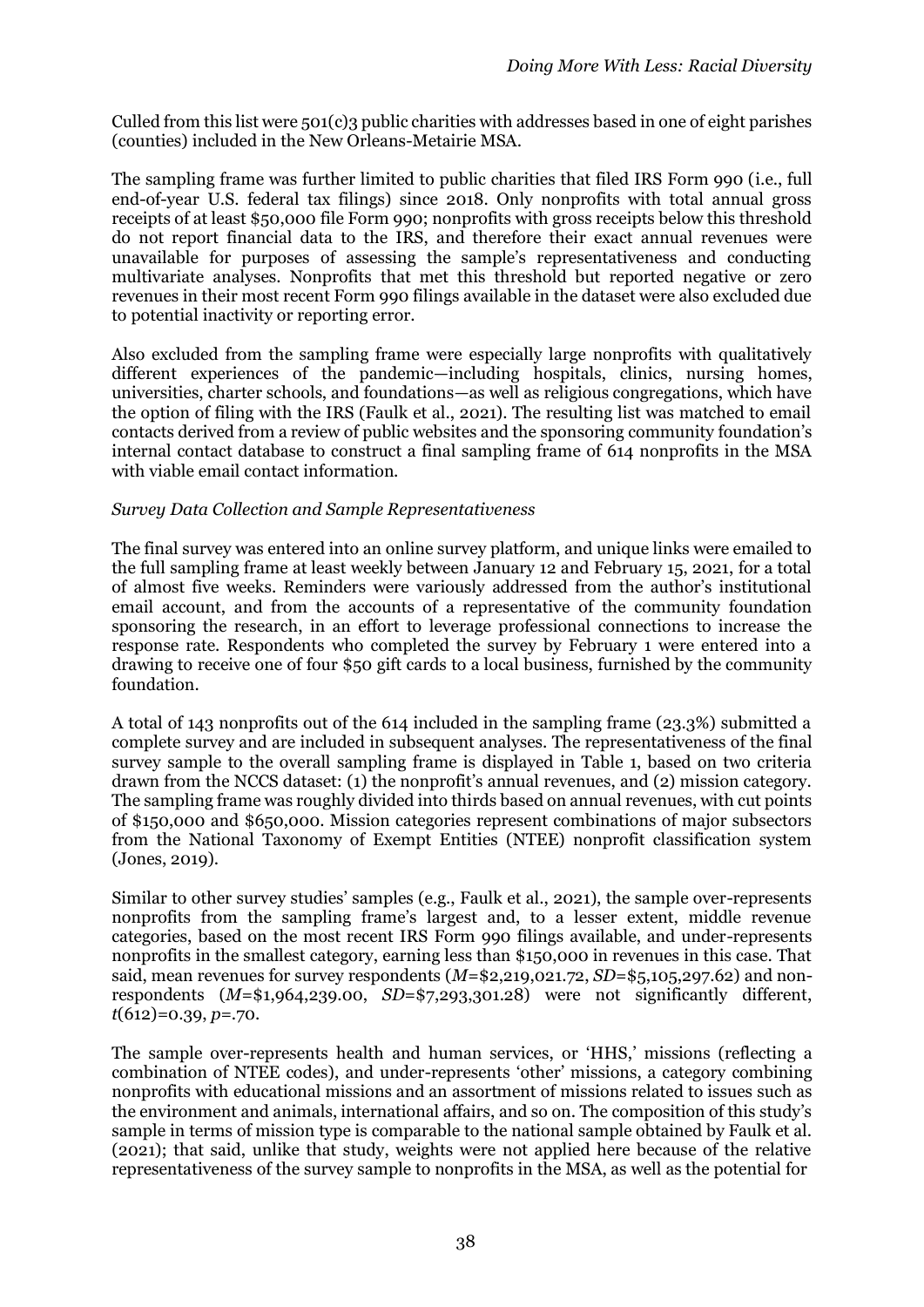| Nonprofit Characteristic        | % of Sampling Frame<br>$(n=614)$ | % of Survey Sample<br>$(n=143)$ |
|---------------------------------|----------------------------------|---------------------------------|
| <b>Total Annual Revenues</b>    |                                  |                                 |
| Greater than \$650,000          | 34.5                             | 46.9                            |
| \$150,000 to \$650,000          | 34.2                             | 39.2                            |
| Less than $$150,000^a$          | 31.3                             | 14.0                            |
| <b>Mission Category</b>         |                                  |                                 |
| Arts and Culture                | 18.4                             | 20.3                            |
| Health and Human Services (HHS) | 45.6                             | 54.5                            |
| Other Missionsb                 | 36.0                             | 25.2                            |

| <b>Table 1.</b> Representativeness of Survey Sample to Sampling Frame |  |  |  |  |  |
|-----------------------------------------------------------------------|--|--|--|--|--|
|-----------------------------------------------------------------------|--|--|--|--|--|

Note: Data on nonprofit characteristics are derived from the Urban Institute's National Center for Charitable Statistics' (NCCS) cleaned version of the Internal Revenue Service's (IRS) Business Master File (BMF) for April 2020 (NCCS, 2020). Mission category is based on combinations of NTEE major subsector groups.

<sup>a</sup>Only nonprofits that filed IRS Form 990 since 2018 (i.e., brought in at least \$50,000 in annual gross receipts) and reported positive annual revenues were included in the sampling frame.

<sup>b</sup> Other missions included nonprofits in the education subsector combined with those in the 'other' subsector representing an assortment of missions related to issues such as the environment and animals, international affairs, etc.

weighted data to invalidate statistical tests. The rationale for the particular mission groupings used in this study is explained below as it relates to control variables for the logistic regressions. Potential limitations to generalizability of results based on the sample's lack of perfect representativeness on the specified characteristics are explored later in this article.

#### *Dependent Variables*

The three outcomes examined in the hypotheses—racial equity work, resilience in service delivery, and financial resilience—were operationalized through two survey questions each. Variables related to racial equity work were measured through a series of check boxes. Respondents were asked if their services target a number of specific racial and ethnic minority groups, including Black or African American communities, or 'People of Color' in general; and, immediately after that, if they engage in a number of advocacy activities, including grassroots advocacy, legal advocacy, lobbying, and organizing. If any of these items were checked, the relevant variable was coded as 1, or as 0 if a box was checked indicating 'none.' Those who did not check any boxes were removed from the sample.

Questions about expanding services and receiving a Paycheck Protection Program (PPP) or other federally backed loan (e.g., COVID-19 Economic Injury Disaster Loan, or EIDL), guaranteed by the Small Business Administration (SBA) in response to the pandemic's economic impact, were likewise measured via check boxes among a list, but each variable was only coded as 1 if the respondent checked that specific item. If the respondent did not check the relevant box but checked at least one other, including a 'none of the above' option, their response was coded as 0. The survey questions for increased service demand and existence of a reserve fund each allowed only one choice among the response options.

Descriptive statistics and survey questions for the six dependent variables, representing the three hypotheses, are summarized in Table 2. Note that all six dependent variables were measured dichotomously. About half of the sample responded affirmatively on each variable, except the last pertaining to PPP and other SBA loans (*M*=0.81, *SD*=0.39), which reveals that a large majority of sampled nonprofits received at least one of these loans by early 2021. Similarly, in a nationally representative survey, Faulk et al. (2021) found that almost two-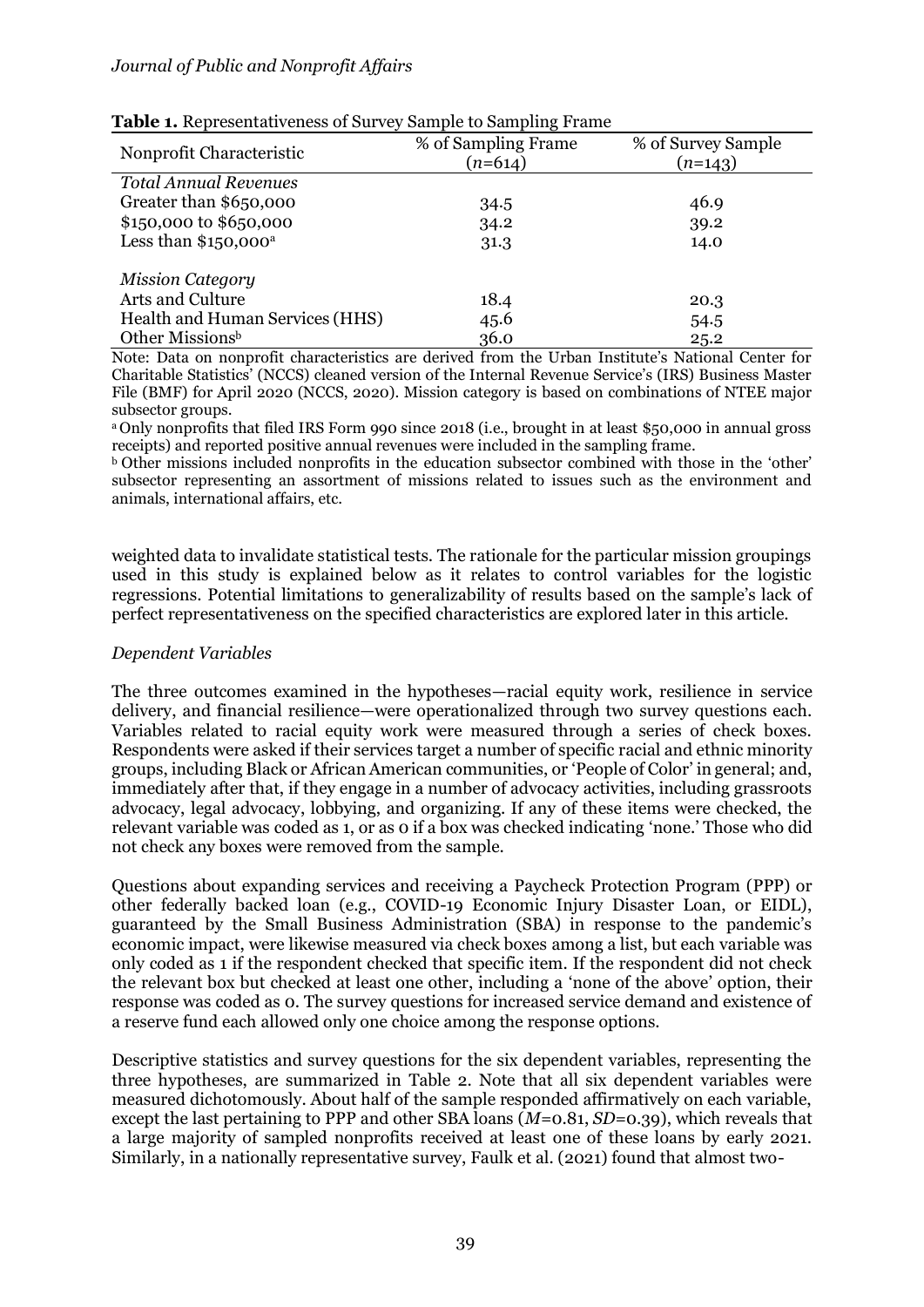| <b>Table 2.</b> Description of Dichotomous Dependent Variables (n=143) |      |           |                                                                                                                                                                                                                             |
|------------------------------------------------------------------------|------|-----------|-----------------------------------------------------------------------------------------------------------------------------------------------------------------------------------------------------------------------------|
| Dependent Variable                                                     | M    | <b>SD</b> | <b>Survey Question</b>                                                                                                                                                                                                      |
| <b>Racial Equity Work</b>                                              |      |           |                                                                                                                                                                                                                             |
| <b>Services Target</b><br><b>BIPOC Populations<sup>a</sup></b>         | 0.52 | 0.50      | Does your organization specifically target any of the<br>following groups in its programming or services<br>(check all that apply)?                                                                                         |
| Conduct Advocacy <sup>a</sup>                                          | 0.58 | 0.50      | Does your organization engage formally in and of<br>the following advocacy/policy change activities<br>(check all that apply)?                                                                                              |
| Resilience in Service<br>Delivery                                      |      |           |                                                                                                                                                                                                                             |
| Service Demand<br>Increased                                            | 0.57 | 0.50      | In the past year, did overall demand for your<br>organization's services: Increase, Stay the Same,<br>Decrease?                                                                                                             |
| Expanded Services <sup>b</sup>                                         | 0.43 | 0.50      | In which of the following ways has your<br>changed<br>its<br>organization<br>services<br>and/or<br>since March 2020: Expanded<br>programming<br>existing programs or services to more clients or new<br>client populations? |
| <b>Financial Resilience</b>                                            |      |           |                                                                                                                                                                                                                             |
| Have a Reserve Fund                                                    | 0.50 | 0.50      | Does your organization have reserves specifically<br>designated for emergencies and/or opportunities,<br>separate from operating cash on hand: Yes or No?                                                                   |
| Received a PPP or<br>SBA Loan <sup>b</sup>                             | 0.81 | 0.39      | Did your organization receive funds from the<br>following types of sources since March 2020:<br>Federal PPP or SBA loan?<br>$\sim$ $\epsilon$<br>$\sim$ $\cdot$ $\cdot$                                                     |

**Table 2.** Description of Dichotomous Dependent Variables (n=143)

Notes: aCoded as 1 if any relevant boxes were checked, or 0 for a response of 'none of the above.' <sup>b</sup> Coded as 1 only if the relevant box was checked, or 0 for any other set of responses.

thirds of nonprofits received PPP loans by the same timeframe in early 2021, although they did not ask about SBA loans more broadly.

# *Independent Variables*

Racial diversity within nonprofits has been measured in a variety of ways, ranging from the number of different racial and ethnic minority groups represented, to the percentage of people belonging to various groups, match to community population demographics, indices reflecting the heterogeneity of group membership, ethnicity of individual leaders, and so on (e.g., Buse et al., 2016; Coffe & Geys, 2007; Firat & Glanville, 2017; Fredette et al., 2016; Fulton, 2021; Harris, 2014; Polson, 2015). This article focuses on the disparities facing nonprofits with greater composition of BIPOC (i.e., non-White) and Black individuals in their executive and board leadership, more narrowly indicative of descriptive representation (Guo & Musso, 2007), particularly among nonprofits located in racially heterogeneous communities such as New Orleans and serving racially diverse urban and low-income communities (Faulk et al., 2021).

A nonprofit's Chief Executive, Board Chair, and board all perform critical functions for the organization's leadership and governance (BoardSource, 2017). These nonprofit leaders set the organization's vision and strategic priorities, develop alliances and resources, and assess the external environment (Harrison & Murray, 2012; McMullin & Raggo, 2020). In particular, Board Chairs often serve as an intermediary between the Chief Executive and the larger board,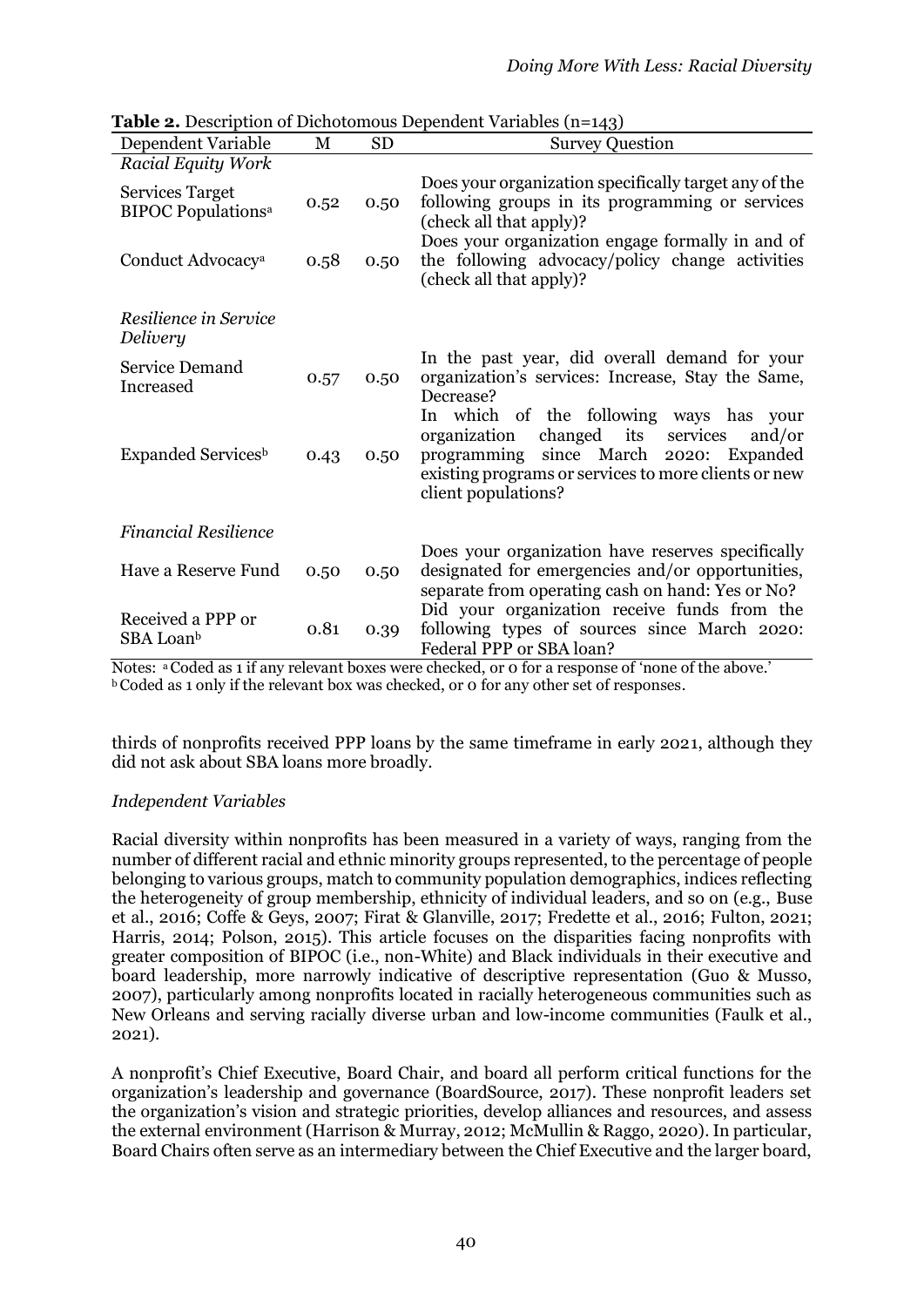with implications for innovation, board collaboration and effectiveness, and overall organizational performance (Jaskyte, 2012).

In this article, the degree of racial diversity in the nonprofit's executive and board leadership was measured by three separate variables as follows. Two survey questions asked for the race and ethnicity of the nonprofit's Chief Executive and Board Chair, respectively. Responses were coded into dichotomous variables indicating whether each leader identified as BIPOC (i.e., any race or ethnicity besides non-Hispanic White) or more specifically Black. Survey respondents were also asked to record the total number of members comprising their board, as well as the number of board members belonging to a range of different racial and ethnic groups. Through simple division, these figures were transformed into a percentage of each nonprofit's board members identifying as BIPOC and Black, not including the Board Chair, who was already reflected in the binary variable described above.

The sample means of BIPOC Chief Executives (*M*=0.31, *SD*=0.46) and Board Chairs (*M*=0.33, *SD*=0.47) are both slightly high compared to national estimates, which suggest closer to 80% of these positions are held by White leaders across the U.S., although that proportion drops to a comparable two-thirds for nonprofits in urban areas (Faulk et al., 2021). Nevertheless, leaders in the sample do not fully represent the racially diverse New Orleans-Metairie MSA, which is 49% BIPOC. Black or African American executives ( $M=0.26$ ,  $SD=0.44$ ) and chairs (*M*=0.28, *SD*=0.45) are particularly prominent, comprising about 85% of BIPOC leaders in both categories, but still not representative of the MSA, which is 35% Black. One-fifth of sampled nonprofits have both a BIPOC executive and Board Chair (*M*=0.20, *SD*=0.40).

Sample means for the total number of board members excluding the chair (*M*=13.62, *SD*=10.80), and for BIPOC board members specifically (*M*=4.42, *SD*=3.30), translate into a mean percentage of BIPOC members on the board (*M*=0.39, *SD*=0.28) that comes closer to adequate racial representation of the MSA overall. Indeed, these figures far surpass national estimates suggesting that an average of 80 to 89% of nonprofit board members are White, although this figure is not available for nonprofits located in urban areas (Faulk et al., 2021). More than three-quarters (78%) of all BIPOC board members included in the sample regionwide  $(n=490)$  are Black. On average, boards in the sample are represented by 1.52 different minority racial and ethnic groups (*SD*=0.93). Nonprofits with a BIPOC executive and/or Board Chair have greater BIPOC representation on their board than their White-led counterparts, at about 60 to 65% on average.

## *Control Variables*

Controls included in multivariate analyses include annual revenues, mission category, and organizational age in years, derived from the NCCS dataset. Board governance practices (Blackwood et al., 2014) and nonprofit financial capacity (Lin & Wang, 2016) have been linked empirically to nonprofit budget, mission type, and age. Ostrower (2007) found that nonprofit age and board racial diversity are negatively associated. During the COVID-19 pandemic, a greater share of funding was directed towards health and human service nonprofits, which are most likely to serve on the front lines of response and recovery (Candid & Center for Disaster Philanthropy, 2021; Independent Sector, 2020). Arts and culture nonprofits, on the other hand, reported the largest share of pandemic-related job losses (Center for Civil Society Studies, 2021).

Annual revenues prior to the pandemic for the sampled nonprofits range from \$21,455 to more than \$30 million, with a median of \$546,453. Mean revenues and the percentages of nonprofits with different mission categories were presented above in relation to sample representativeness. As Table 1 above displays, more than half of the sample is comprised of health and human service nonprofits (54.5%), and another fifth focus on arts and culture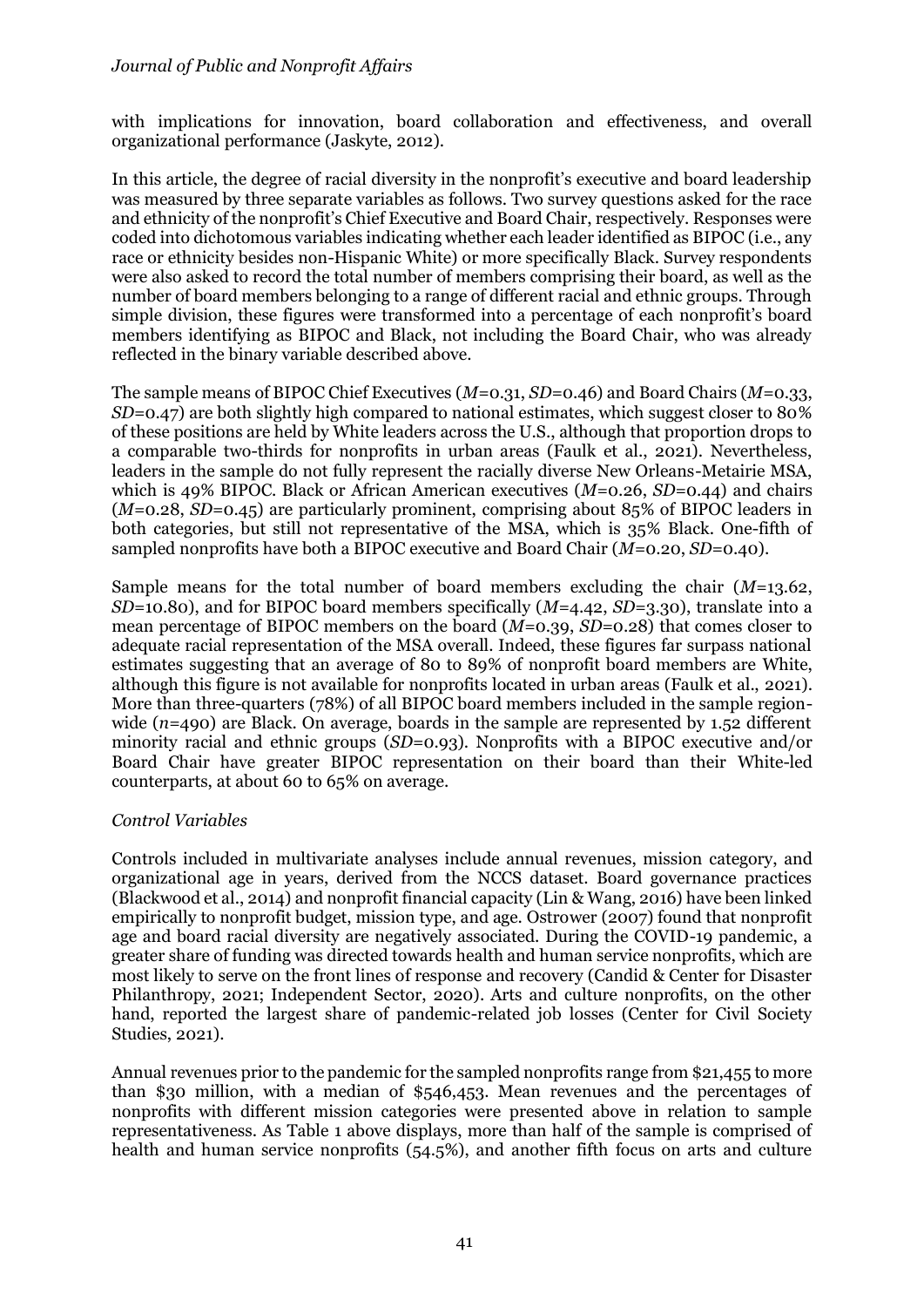(20.3%). For multivariate analyses, the miscellaneous category of 'other' missions served as the reference group.

Nonprofit ages in years between founding and survey collection in February 2021 range from 3.40 to 100.98, with a mean of 26.17 (*SD*=21.12) and median of 19.23. Revenues and age were logged in multivariate analyses to reflect percentage changes. Nonprofits' staff size, in terms of full-time equivalent (FTE) staff, were self-reported in the survey but not included in analyses due to potential multi-collinearity with revenues,  $r(141)=.78$ , p<0.01. However, for reference, staff FTEs ranged from one to 480, with a mean of 24.00 (*SD*=65.44) and median of six. No significant differences in average FTE staff size were found for nonprofits with BIPOC or Black as opposed to white Chief Executives and Board Chairs.

## *Analysis*

Hypotheses were tested through a series of logistic regressions (Peng et al., 2002), using SPSS Version 27, incorporating the seven variables detailed above. Logistic regression is appropriate for dichotomous dependent variables with mutually exclusive response categories. Ten or more observations per predictor and a minimum sample size of 100 are recommended; both of these requirements were met in the parsimonious models. Logistic regression does not assume normally distributed predictors. However, it requires a linear relationship between continuous independent variables and the logit transformation of the dependent variable. This assumption was met for all but the last model through the Box-Tidwell Test, as will be noted in the next section. Continuous independent variables were tested for multi-collinearity; none was found.

Models were explored for goodness-of-fit compared to a null model based on both the likelihood ratio with  $\chi^2$  test of significance, and the percentage accuracy of model predictions, reported in the next section for each model. Psuedo-*R*2 values were not reported because of lack of interpretability for logistic regressions (Peng et al., 2002). Hosmer-Lemeshow tests were also not reported for simplicity, but all models passed. Regression coefficients were converted to odds ratios, indicating the change in the odds of the dependent variable being satisfied given a one-unit change in the predictor variable, when all other predictors are held constant. An odds ratio greater than one suggests the predictor increases the likelihood of the dependent variable being satisfied, while an odds ratio less than one means the opposite. Due to the exploratory nature of this analysis and difficulty interpreting odds ratios across the range of values for the independent variables, results focus on coefficients' direction and significance but not precise magnitude.

## **Results**

Results of six logistic regression models testing the three hypotheses are displayed in Table 3 for BIPOC leadership more broadly. As will be explained below, more specific analyses of Black leadership exhibited similar patterns as displayed in Table 3, except for in Models 3 and 5 where demand increase and existence of a reserve fund served as the respective dependent variables. The similarity in results is not surprising given that three-quarters or more of BIPOC leaders in the sample are Black. Only the findings for BIPOC leaders are presented in Table 3 because the larger sub-sample allowed for more statistical power and confidence in the resulting models and odds ratios.

Five of the six models significantly improved fit compared to the null model and accurately predicted almost two-thirds or more observations, notably better than chance. The exception was the sixth model with receipt of a PPP or SBA loan as the dependent variable; this model exhibited poor fit, and its accuracy was skewed because 81% of nonprofits in the sample reported receiving a PPP or SBA loan. Control variables for mission category, compared to the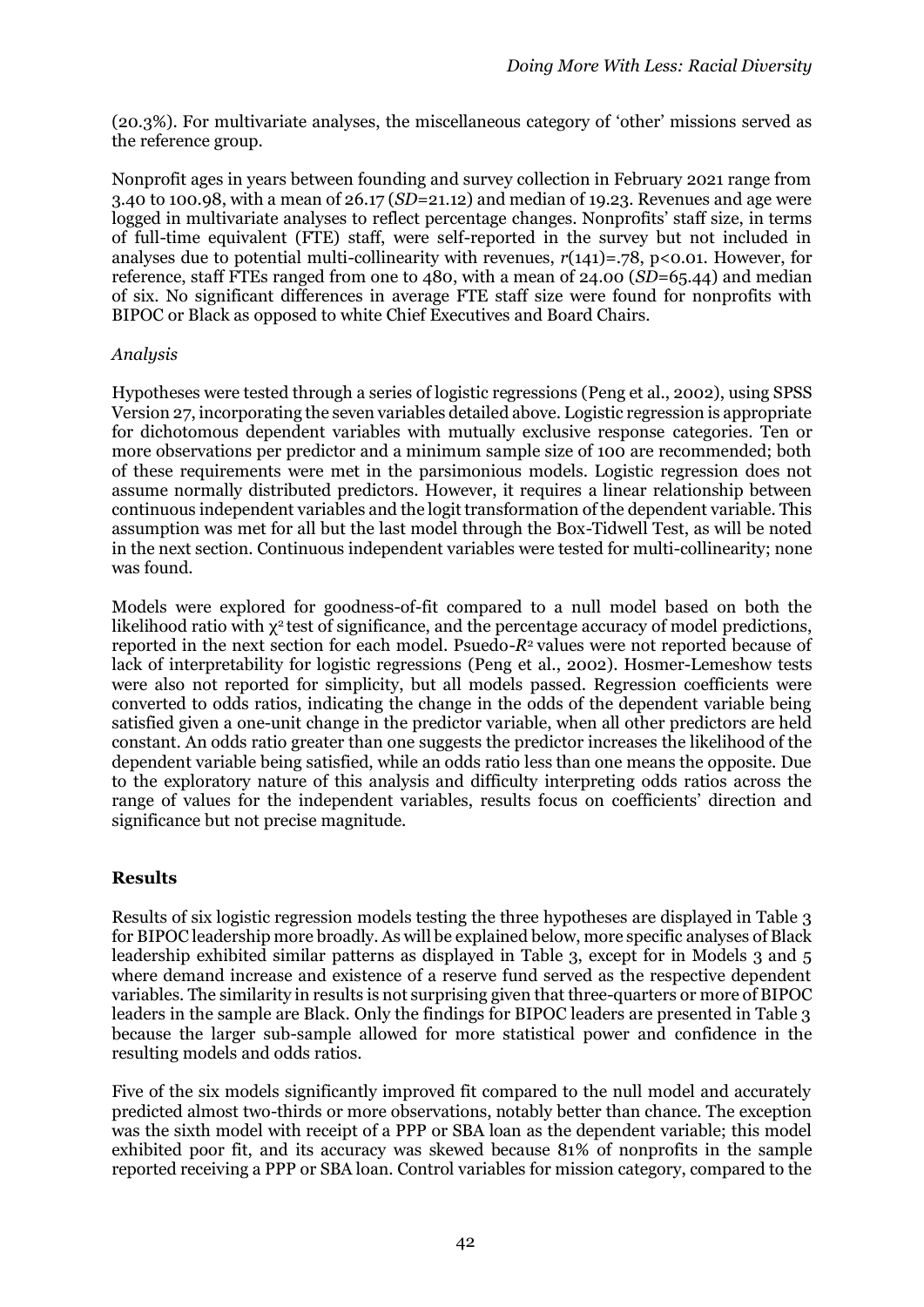| <b>Table 3.</b> Nesults of Logistic Regressions (11=143)  |                           |           |                                   |                 |             |                         |  |
|-----------------------------------------------------------|---------------------------|-----------|-----------------------------------|-----------------|-------------|-------------------------|--|
|                                                           | <b>Racial Equity Work</b> |           | Resilience in Service<br>Delivery |                 |             | Financial<br>Resilience |  |
|                                                           |                           |           |                                   |                 |             |                         |  |
|                                                           | (1)                       | (2)       | (3)                               | (4)             | (5)         | (6)                     |  |
|                                                           | Target                    | Advocate  | Demand                            | Expanded        | Reserve     | PPP                     |  |
|                                                           | <b>BIPOC</b>              |           | Increased                         | <b>Services</b> | Fund        | Loan                    |  |
| <b>BIPOC</b> Leadership                                   |                           |           |                                   |                 |             |                         |  |
| Executive                                                 | 0.964                     | 0.793     | 0.688                             | $0.257*$        | 1.952       | 1.577                   |  |
|                                                           | (0.497)                   | (0.492)   | (0.499)                           | (0.537)         | (0.506)     | (0.616)                 |  |
| <b>Board Chair</b>                                        | 1.863                     | 0.732     | 0.644                             | $3.002*$        | 0.663       | 0.439                   |  |
|                                                           | (0.510)                   | (0.513)   | (0.530)                           | (0.524)         | (0.514)     | (0.622)                 |  |
| % Board                                                   | $10.498*$                 | $10.579*$ | $8.785*$                          | 2.397           | $0.310^{a}$ | 0.240                   |  |
|                                                           | (0.913)                   | (0.883)   | (0.885)                           | (0.852)         | (0.836)     | (1.080)                 |  |
|                                                           |                           |           |                                   |                 |             |                         |  |
| <b>Control Variables</b>                                  |                           |           |                                   |                 |             |                         |  |
| Ln(Age)                                                   | 0.682                     | 1.031     | $0.507*$                          | 0.619           | $1.807*$    | 0.649                   |  |
|                                                           | (0.284)                   | (0.268)   | (0.279)                           | (0.274)         | (0.271)     | (0.344)                 |  |
| Ln(Revenue)                                               | 1.191                     | $1.383*$  | 1.168                             | $1.331*$        | 1.247       | $1.433*$                |  |
|                                                           | (0.146)                   | (0.149)   | (0.144)                           | (0.142)         | (0.142)     | (0.182)                 |  |
| Mission Category <sup>b</sup>                             |                           |           |                                   |                 |             |                         |  |
| Arts                                                      | 3.043                     | 0.497     | 0.332                             | 0.871           | 1.617       | 1.896                   |  |
|                                                           | (0.587)                   | (0.547)   | (0.566)                           | (0.553)         | (0.555)     | (0.797)                 |  |
| <b>HHS</b>                                                | 0.781                     | 1.118     | 1.125                             | 0.906           | 1.020       | 0.556                   |  |
|                                                           | (0.449)                   | (0.432)   | (0.441)                           | (0.434)         | (0.434)     | (0.553)                 |  |
|                                                           | 0.100                     | $0.009*$  | 0.798                             | 0.053           | $0.012*$    | 0.361                   |  |
| Constant                                                  | (1.798)                   | (1.889)   | (1.786)                           | (1.745)         | (1.816)     | (2.237)                 |  |
| <b>Model Fit Statistics</b>                               |                           |           |                                   |                 |             |                         |  |
| $\chi^2$                                                  | $29.312*$                 | $18.929*$ | 24.860*                           | $17.290*$       | $22.835*$   | 13.540                  |  |
| Accuracy %                                                | 70.6                      | 67.1      |                                   |                 |             | $82.5^{\circ}$          |  |
| $N_{\text{obs}}$ , Takle distinct and a series $(DF)$ for |                           |           | $\frac{71.3}{2}$ 64.3 67.1        |                 |             | $2.22$ and $1.2$        |  |

**Table 3.** Results of Logistic Regressions (n=143)

Note: Table displays odds ratios (SE) from separate models for six dependent variables across three hypotheses;  $*p<0.05$ .

<sup>a</sup> See text for results of alternate specification.

<sup>b</sup> HHS=health and human services; reference category is 'other' mission.

<sup>c</sup> Sensitivity (i.e., correctly predicted yes) is 99.1%, but specificity (i.e., correctly predicted no) is only 11.1%.

reference group of nonprofits with 'other' missions, were not significant predictors of the outcomes variables and will not be discussed further. The remaining results are detailed below for each of the three hypotheses, tested by two models each.

# *H1: Racial Equity Work*

The first hypothesis was supported by the data, as shown in Models 1 and 2. That is, an increase in the percentage of BIPOC and Black representation on the board (excluding the chair) is associated with significantly greater likelihood that the nonprofit explicitly targets BIPOC and Black populations in its programs and services and conducts advocacy, in particular laborintensive grassroots advocacy and organizing (results not shown). Similar to what Kim and Mason (2018) found, having a BIPOC or Black Chief Executive or Board Chair did not predict engaging in racial equity work, possibly because advocacy is more deeply institutionalized in a nonprofit's services through its mission, strategies, and budget, set by the larger board in response to community needs and possibly demographics. Greater revenues also increased the likelihood of conducting advocacy, replicating prior research (MacIndoe, 2014). More study is needed of the degree to which and how individual nonprofit leaders, larger boards, nonprofit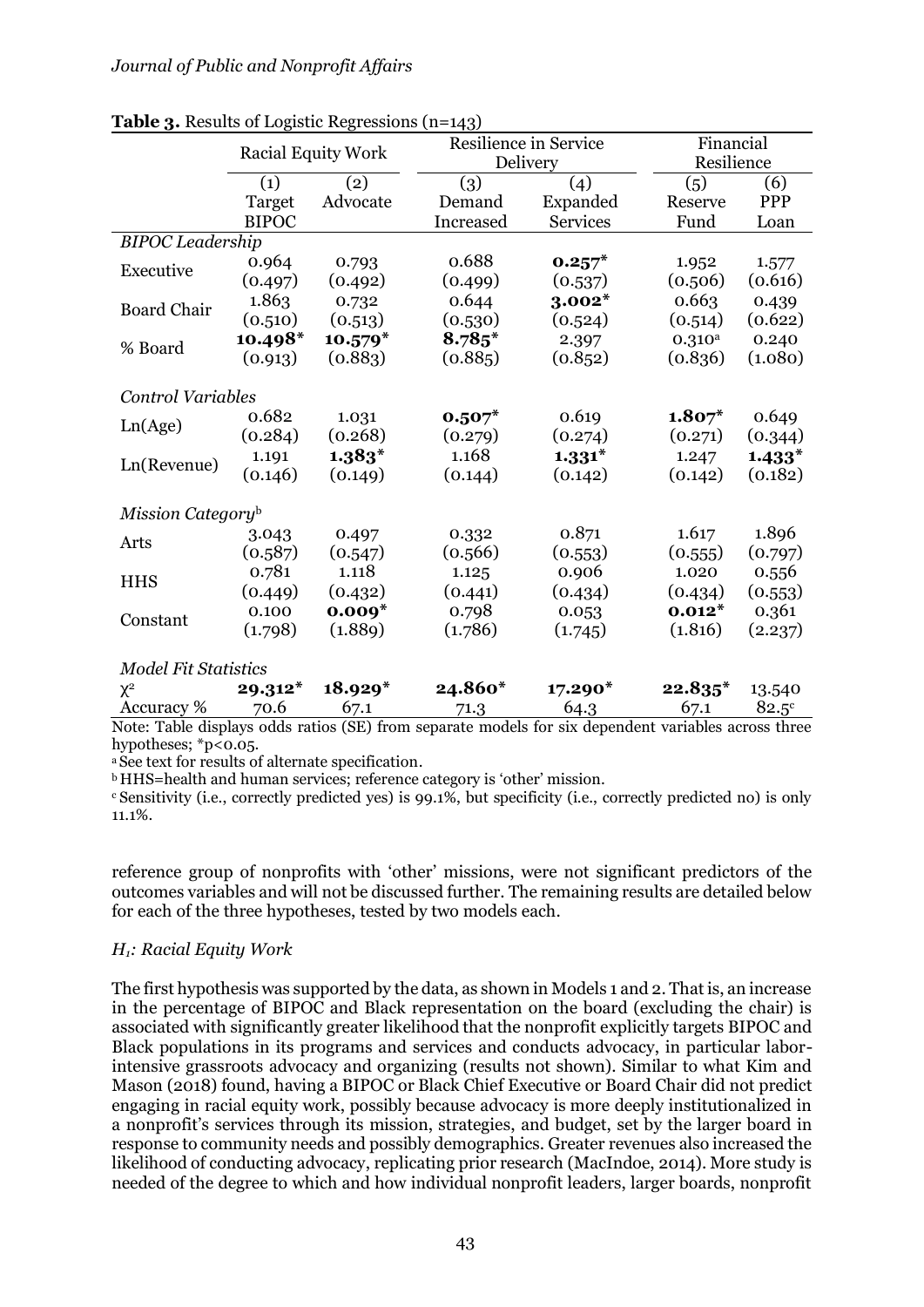resources, and community characteristics interact to influence nonprofit engagement in advocacy, particularly in support of communities of color (Kim & Mason, 2018; Mason, 2015).

### *H2: Resilience in Service Delivery*

The second hypothesis was partially supported. Nonprofits with greater BIPOC representation on the board were significantly more likely to experience increased service demand during the pandemic, possibly driven by the relevance of their services to communities disproportionately impacted by the pandemic. However, under the alternate specification using indicators of Black leadership, the coefficient for percentage of board members identifying as Black was not significant. Older nonprofits were less likely to experience an increase in demand; indeed, nonprofit age in years was negatively correlated with the percentage of the board identifying as BIPOC,  $r(141) = -0.29$ ,  $p < 0.001$ . Model 3 suggests more racially diverse (at least in terms of BIPOC board representation more broadly) and newer nonprofits were more directly affected by the pandemic in their service delivery.

Having a BIPOC or Black Board Chair significantly increased the likelihood the nonprofit expanded services during 2020, whereas having a BIPOC or Black Chief Executive decreased it. These individuals may have played a more pivotal role than the larger board in guiding short-term strategic response to the pandemic. It is possible BIPOC Board Chairs more actively called for service expansion, such as to establish a legacy during their term, while BIPOC Chief Executives may have lacked resources to do so, or already oversaw a sufficient level of direct service delivery. Indeed, nonprofits with larger revenues were more likely to expand services, probably due to resource availability.

However, interpretation of this mixed result would be speculative, and it invites more exploration of the dynamics between executive and chair (Harrison & Murray, 2012), and the implications of potential conflict on these leaders' ability to adapt and successfully navigate crisis (Heifetz et al., 2009; McMullin & Raggo, 2020), especially when leaders do not share racial and cultural characteristics. Qualitative study of these dynamics within particular nonprofits throughout the process of making strategic decisions may be instructive and suggest additional variables to investigate quantitatively.

#### *H3: Financial Resilience*

The third hypothesis related to a racial funding gap—as narrowly operationalized in this study—was not directly supported by the data for BIPOC leadership, but it was partially supported for Black leadership. The degree of BIPOC representation in the nonprofit's leadership did not predict the existence of a reserve fund; instead, only older organizations were more likely to have a reserve in the initial specification. On the other hand, when the independent variables in Model 5 were replaced with indicators of Black leadership, the coefficient for the percentage board composition became significant in the hypothesized direction (odds ratio=0.140, *SE*=0.970, *p*<0.05). This finding suggests a gap in reserves indeed exists for nonprofits with greater Black representation on their board, and these nonprofits may operate on leaner financial margins despite their greater propensity to target BIPOC and Black populations with their services and advocate.

Next, the degree of BIPOC or Black representation did not predict receipt of a PPP or SBA loan; however, Model 6 exhibited poor fit to the data and did not pass the Box-Tidwell Test for meeting assumptions for logistic regression. Rather, nonprofits with larger budgets were more likely to receive a federally backed loan, as suggested by Faulk et al.'s national study (2021). That said, in bivariate statistics, nonprofits that reported receiving a PPP or SBA loan had significantly less BIPOC representation on their board (*M*=0.37, *SD*=0.26), compared to nonprofits that did not receive a federal loan (*M*=0.50, *SD*=0.33), *t*(141)=-2.25, *p*=0.026; the percentage difference was similar in magnitude and significance for Black representation.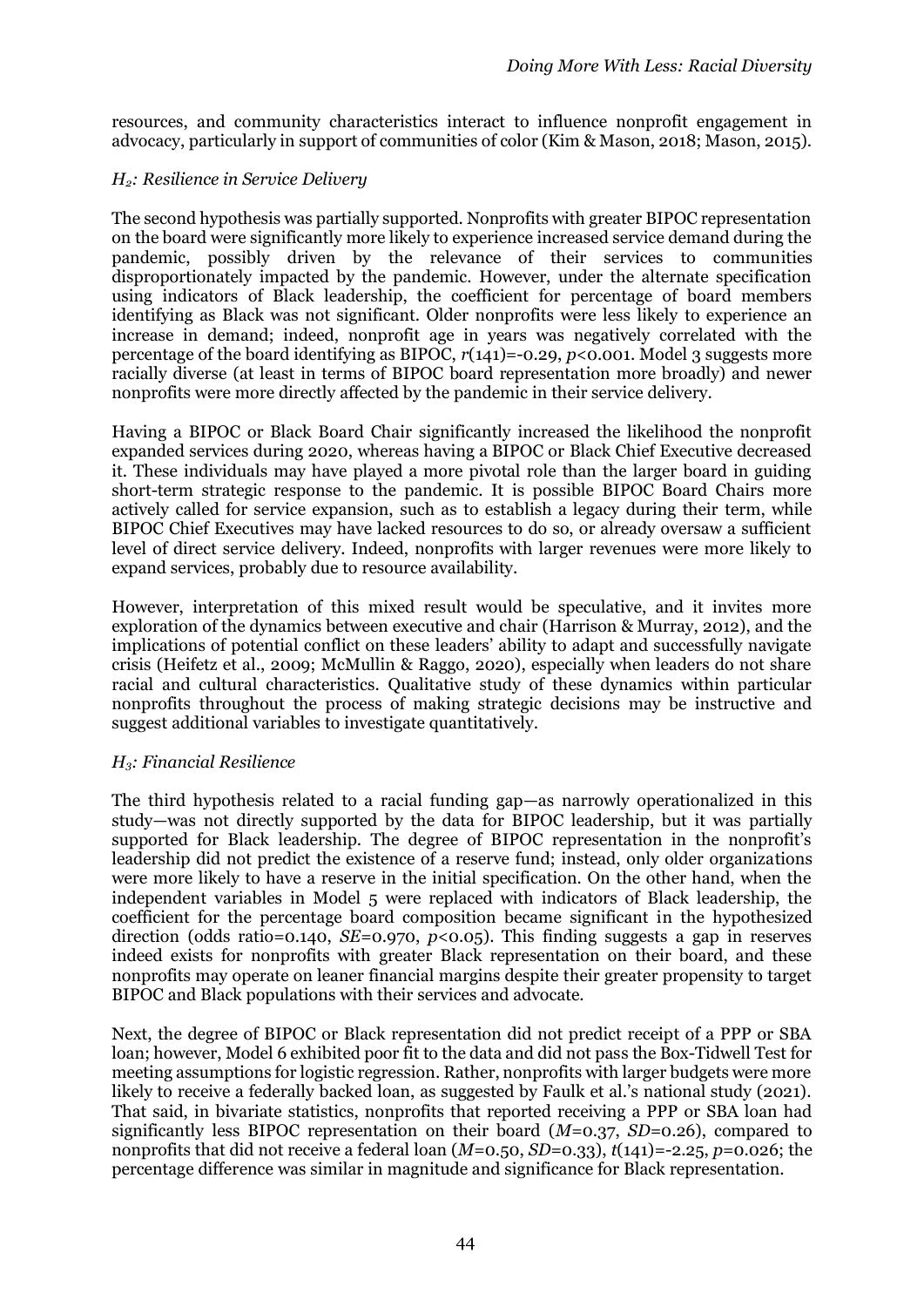Loan recipients were significantly more likely to report having a reserve fund at the time of the survey,  $56.0\%$  to 22.2% of non-recipients,  $\chi^2(1, n=143)=10.016$ ,  $p=0.002$ . Although the causal direction of this relationship is unclear, it suggests that emergency federal loans and reserve funds are mutually supportive and potentially promote overall organizational resilience to disaster, as suggested by the literature (Kim & Mason, 2020; Lin & Wang, 2016). More nuanced studies using exact loan amounts over the full duration of the program should explore the extent of racial disparities in, and the financial impact of, nonprofits' receipt of PPP or SBA loans, seeking to replicate studies of for-profit businesses (Fairlie, 2020).

Lastly, nonprofit annual revenues and cumulative assets prior to the pandemic, derived from the NCCS (2020) dataset, were analyzed for any additional bivariate evidence of a racial funding gap among the surveyed nonprofits. BIPOC board composition and the organization's revenues,  $r(141) = -0.03$ ,  $p=0.77$ , or cumulative assets,  $r(141) = -0.11$ ,  $p=0.19$ , were not significantly correlated; likewise for Black board representation. However, nonprofits with White Board Chairs had notably greater assets on average (*M*=\$4,578,450.22, *SD*=\$11,299,878.81) compared to those with BIPOC Board Chairs (M=\$1,379,960.81, SD=\$2,111,962.75), *t*(141)=-1.92, *p*=0.057. This pattern held for Black Board Chairs as well. Differences in assets for BIPOC or Black executives, or in revenues for any category of leader, did not reach this marginal level of significance. This preliminary finding implies that nonprofits in which BIPOC board members are selected by their peers to assume substantive voluntary leadership roles may be most likely to suffer from a racial funding gap (Howe & Frazer, 2020).

## *Sensitivity Analyses*

The analyses summarized above operationalized board racial diversity as the *percentage* of BIPOC or Black members. Fredette and Bernstein (2019) instead raised the importance of having a 'critical mass' and balance of racially diverse board members, measured through higher-order effects, which present interpretation challenges within logistic regression. A critical mass of multiple minority board members may gain sufficient presence, voting influence, and voice to avoid 'tokenism' and substantially influence nonprofit governance. Sensitivity analyses suggest that inclusion of quadratic and cubic terms for the percentage of BIPOC or Black board representatives enhance model fit for Models 4 through 6, but the pattern of results across models was otherwise unchanged from Table 3 above (results not shown). Likewise, models substituting the *number* of BIPOC or Black board members for percentage obtained the same pattern of results as reported in Table 3 (results not shown).

Finally, models for each dependent variable were run with different number and percentage *thresholds* of BIPOC and Black board members (results not shown). These analyses suggest that a critical mass of minority board membership, where the binary threshold variable becomes a significant predictor of outcomes in Models 1 through 3 as reported above (i.e., the nonprofit becomes significantly more likely to target BIPOC and Black communities through services, advocate, and have experienced an increase in service demand during the pandemic) may fall at about two to three BIPOC or Black board members, and/or approximately 20% to 40% BIPOC or Black board composition.

These findings generally comport with those of Fredette and Bernstein (2019) and other literature they cite on board diversity. The possibility that just two to three BIPOC board members may influence an organization's strategies is encouraging, especially when 70% of boards nationwide have at least one BIPOC member (Faulk et al., 2021). However, these findings are preliminary and exploratory, and the possibility of specifying a universal critical mass of racially heterogeneous board members for achieving desired outcomes deserves more investigation, particularly outside the context of logistic regression where higher-order effects are difficult to interpret quantitatively. Nonetheless, the overall pattern of results from these sensitivity analyses supports the study's initial conclusions.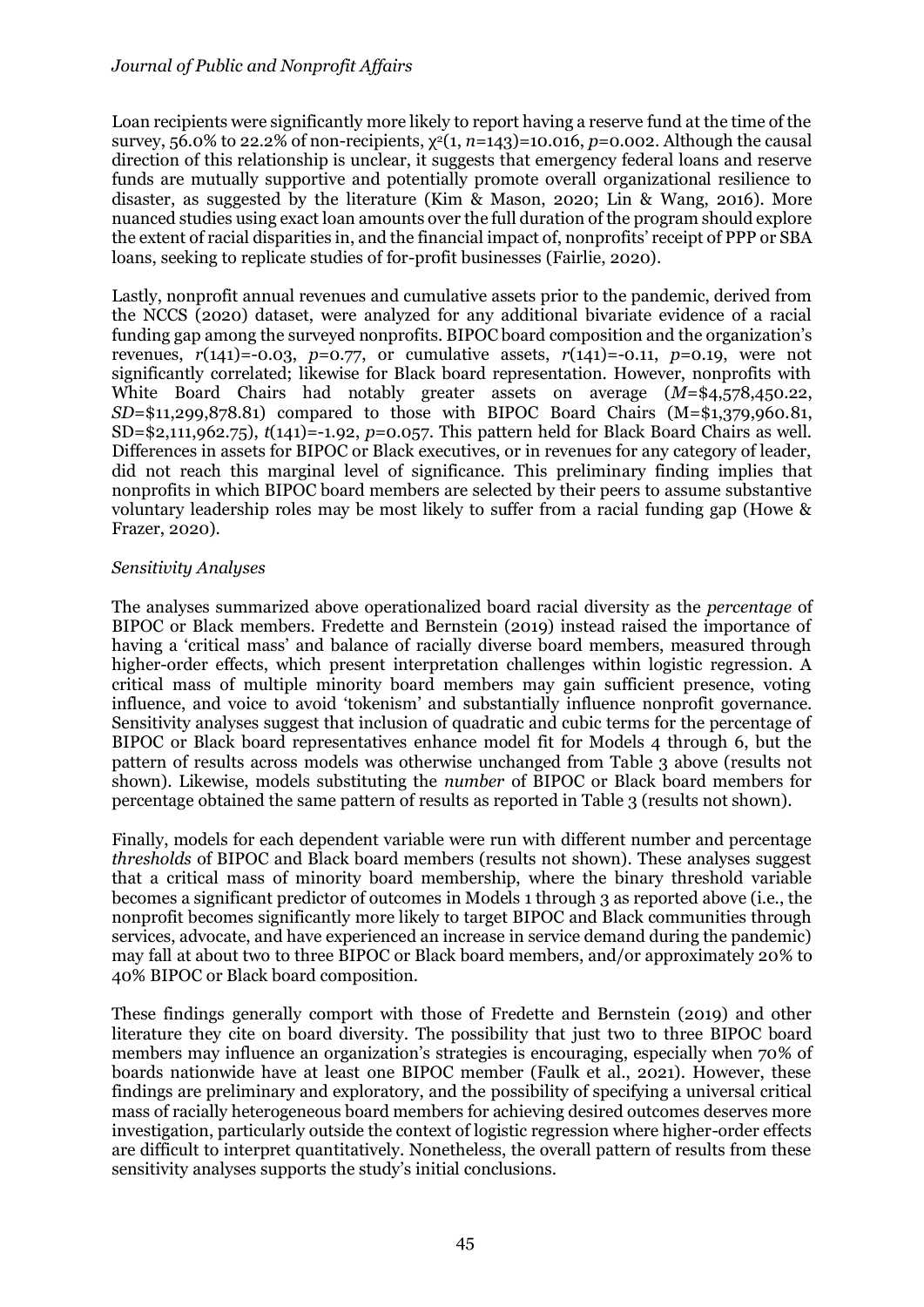## **Discussion**

The logistic regression results suggest unequivocally that New Orleans-based nonprofits with greater representational diversity in terms of BIPOC composition of the board leadership and membership are 'doing more' in response to the COVID-19 pandemic. That is, they are more likely to report targeting services to BIPOC communities, conducting grassroots-level advocacy to support them, experiencing an increase in service demand, and expanding services to meet that demand. Service expansion was specifically driven by BIPOC Board Chairs, possibly showcasing adaptive and emergent leadership in a crisis (Heifetz et al., 2009; McMullin & Raggo, 2020). The decreased likelihood of BIPOC Chief Executives to expand services requires more exploration and suggests that board diversity may supersede that of executive leadership in enhancing resilience outcomes, at least in terms of service delivery as measured in this analysis. Not surprisingly, both advocacy and service expansion are supported by larger annual revenues, emphasizing a crucial role for financial resources in times of crisis (Kim & Mason, 2020).

Findings were less certain about whether racially diverse nonprofits were doing more 'with less' during the first year of the pandemic. BIPOC representation was not associated with existence of a reserve fund or receipt of a PPP or other federally backed SBA loan, based on self-reported data. That said, nonprofits with a larger percentage of Black board members were less likely to have access to a flexible reserve to draw on for emergency resources, suggesting that Black-led nonprofits are especially vulnerable financially (Lin & Wang, 2016), potentially due to systemic exclusion from funding networks (Faulk et al., 2016). This is concerning given that nonprofits with greater Black board representation are simultaneously more likely to advocate and expand services to communities disproportionately impacted by the pandemic. Recent practitioner-oriented studies have arrived at similar conclusions (Dorsey et al., 2020; Douglas & Iyer, 2020; Howe & Frazer, 2020; Kunreuther & Thomas-Breitfeld, 2020).

This nuanced finding around financial resilience is even more concerning in light of the increase in pledged philanthropic support to Black-led nonprofits and causes in the second half of 2020 (Candid & Center for Disaster Philanthropy, 2021; Cyril et al., 2021; Finchum-Mason et al., 2020). Indeed, the New Orleans area was a large beneficiary of this support (Candid, 2021). However, it implies that much work remains for these targeted efforts to eliminate longstanding racial disparities in nonprofit funding, and that Black-led nonprofits in particular are devoting scarce resources towards direct service delivery to support communities with acute needs. Philanthropic institutions, including a community foundation in New Orleans supporting this research, also actively provided information, technical assistance, and connections to help nonprofits access PPP loans, and subsequent rounds of the program focused on smaller and minority-led organizations (Fairlie, 2020). These efforts may explain the high degree of PPP loan receipt within the sample. This large-scale, exogenous intervention alone may have mitigated the financial toll of the pandemic on the regional nonprofit sector.

## *Implications for Racial Equity*

It appears that racial diversity in nonprofit leadership indeed enhances nonprofits' responsiveness to racially diverse populations most in need of services, especially during a severe and unevenly felt crisis like the COVID-19 pandemic. However, this article's analysis replicated a racial leadership gap in the regional sector, comparable to the nationwide gap (Faulk et al., 2021). Just as troubling, Mason (2020) found that nonprofits (in this case, associations) lack engagement in diversity, equity, and inclusion (DEI) practices that might serve to mitigate the gap and help capitalize on the substantial benefits of racially diverse leadership. A separate report found that DEI is increasingly prioritized by nonprofits, but this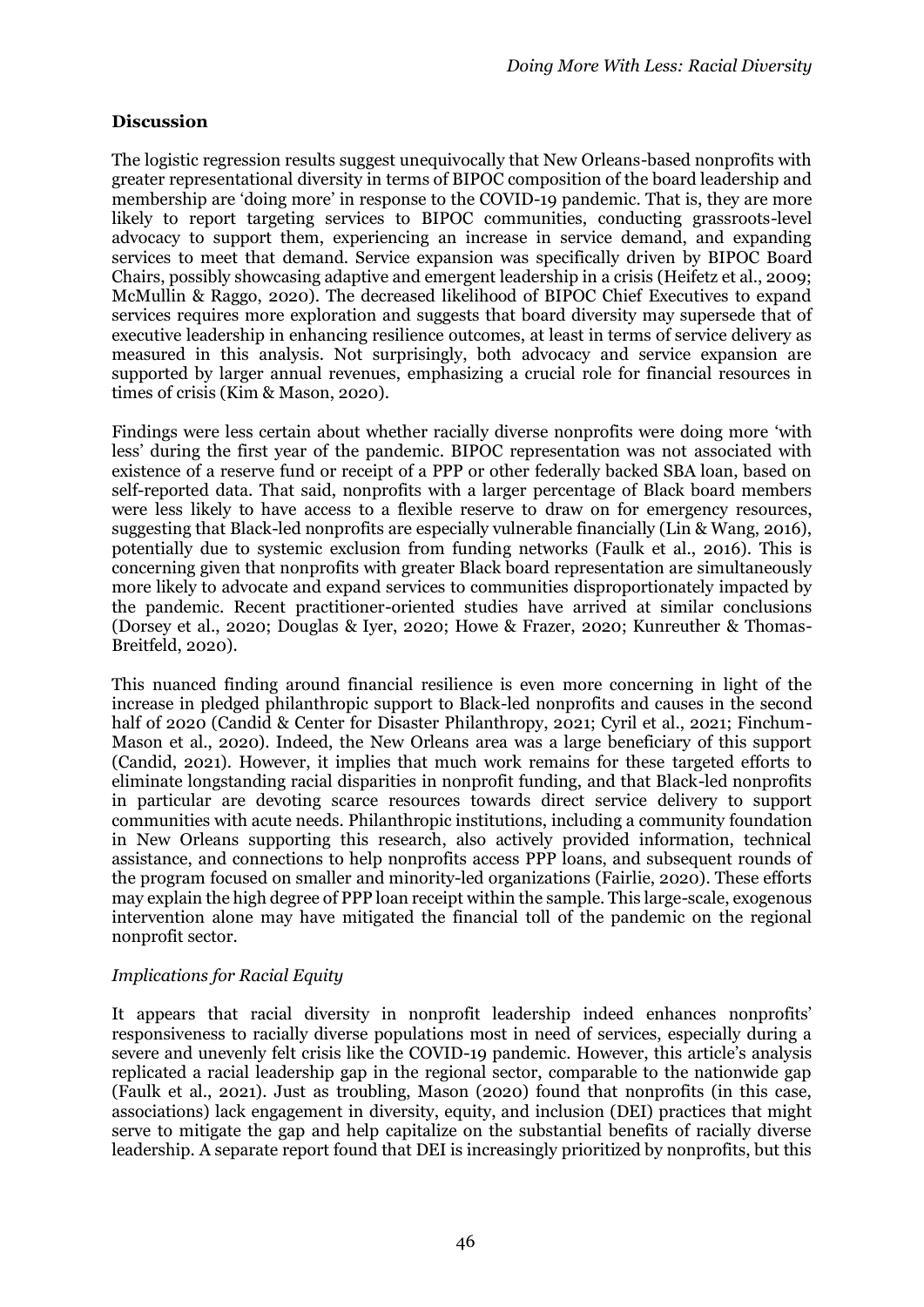interest has not resulted in concrete cultural changes sector-wide (Kunreuther & Thomas-Breitfeld, 2020).

Promising practices that promote DEI—including formal policies (Bradshaw & Fredette, 2012; Buse et al., 2016) related to employee hiring, training, mentoring, and benefits (Mason, 2020)—help develop under-represented employees as organizational leaders. But support of existing leadership is crucial for organization-wide adoption of these practices (Brimhall, 2019). An internal change agent can pressure the organization to diversify and ensure efforts are adequately resourced and integrated into organizational culture and strategies (Daley, 2002; Mason, 2015, 2020). The pandemic and accompanying calls for racial justice present a unique opportunity for 'institutional entrepreneurs' to promote DEI practices and cultivate a more inclusive organizational culture.

Results of this article's analysis suggest DEI efforts may need to begin with the board, given its potential internal and external advocacy roles (BoardSource, 2017). Board diversity and responsiveness to community needs (e.g., via advocacy initiatives) tend to follow the diversity of the community served and operated in (Bradshaw & Fredette, 2012; Kim & Mason, 2018). Expanding board size may present opportunities to recruit a racially representative board, but targeted board recruitment efforts lack the advantage of offering financial incentives (Fredette et al., 2016).

Paradoxically, formation of racial affinity groups focused on anti-racism may promote inclusion within the board (Blitz & Kohl, 2012; Pour-Khorshid, 2018), by creating internal trust through bonding (Fredette & Bradshaw, 2012; Weisinger & Salipante, 2005), which supports broader cultural change. A good starting place is board self-assessment of DEI competencies (Millesen & Carman, 2019), which can be expanded to simultaneously assess organizational resilience and adaptive capacity (Lee et al., 2013) considering potential synergies between those constructs.

## *Implications for Organizational Resilience*

But it is not sufficient to merely diversify nonprofit leadership. The ability of racially diverse and especially Black-led—nonprofits to resiliently expand services despite financial constraints suggests an adaptive capacity rooted in cultural factors, such as leader and staff motivation and mission orientation, flexibility and innovation, and collaboration. But is this form of 'doing more with less' resilience sustainable without financial support? In normal times, a nonprofit's commitment to social justice may enhance staff retention and job satisfaction (Vincent & Marmo, 2018). But during the pandemic, the workload and stress have taken a toll on BIPOC leaders (Douglas & Iyer, 2020). Adequate compensation and staff capacity are needed to promote self-care among nonprofit leaders and staff (Johnson, 2021; Selden & Sowa, 2015).

Indeed, results of this study suggest that organizational resilience to disasters can be separated into two sets of capacities, or factors, which may be in tension: the capacity to expand services to meet emergent community needs (Jenkins et al., 2015), and the capacity to adequately resource organizational operations throughout a disaster and beyond (Lin & Wang, 2016). While resource slack in the form of reserves and government emergency funds may support service continuity and expansion (Kim & Mason, 2020), some nonprofits—particularly those led by individuals from economically marginalized communities—may nonetheless expand services through 'sweat equity' alone.

This determination is laudable but not equitable or sustainable (Jenkins et al., 2015), and creates vulnerabilities to burnout and concurrent disasters such as hurricanes (Hutton et al., 2021). In fact, Hurricane Ida struck New Orleans in August 2021 and preyed on exactly these sorts of vulnerabilities, especially within communities of color (e.g., Robinson, 2021). 'Doing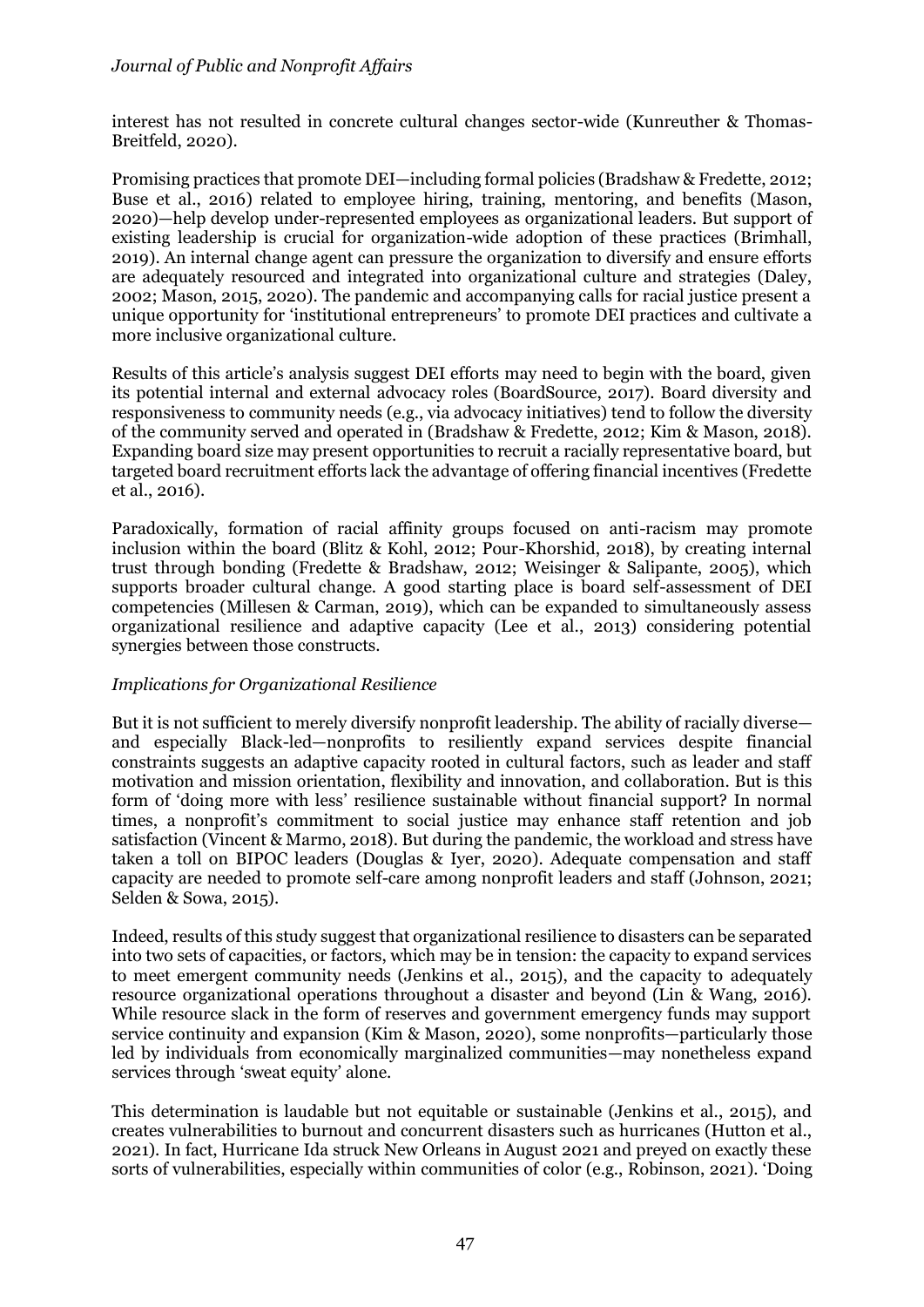more with less' is not an acceptable form of long-term resilience; the construct needs to be updated to denote more equitable rebuilding and strengthening of vulnerable communities, through the adequately resourced leadership of members of those communities (Lynn et al., 2021). In turn, nonprofit leaders of all backgrounds must practice wise stewardship of their resources during non-disaster times, such as by compiling reserves so they can allocate slack resources towards service expansion and staff care when disaster strikes (Sontag-Padilla et al., 2012).

This article's analysis appears to justify recent philanthropic and fundraising focus on Blackled organizations (Cyril et al., 2021; Ford et al., 2021), and supports the case for holding donors accountable for honoring pledges made in 2020 to sustain and amplify support of organizations and causes that center BIPOC and Black communities going forward (Beer et al., 2021). Likewise, government—particularly at the federal level—should be held accountable for equitably distributing emergency funds, such as PPP loans, according to need, and providing technical assistance to help people of color access these resources (often through nonprofits), such as was apparently done in subsequent rounds of PPP loans (Fairlie, 2020).

In turn, funders may be rewarded by a better social return on their investment, as more of their dollars flow directly to addressing inequities facing marginalized communities (Norman-Major, 2011). And they may build authentic trust with marginalized communities they purport to help (Cyril et al., 2021). The need and urgency for financial support continue to exist (Faulk et al., 2021; Howe & Frazer, 2020), and nonprofits with racially diverse leaders will depend on a genuine and continuous expansion of their social capital and funder networks for long-term sustainability (Fulton, 2021). Such investment may allow more nonprofits to target services and advocacy towards marginalized communities, and thereby better address the root causes of inequities.

More specifically, as others have recommended, donors, and especially institutional funders, would be wise to target even more resources to BIPOC- and Black-led nonprofits and communities, with special attention to the racial (and potentially gender) composition of boards; supplement grants with technical assistance, particularly for first-time applicants and grantees; offer unrestricted funding to support organizational development and grassrootslevel advocacy; and track and report grant-making data disaggregated by leader race (Dorsey et al., 2020; Ford et al., 2021; Howe & Frazer, 2020). Funders should be careful to ensure their grants do not alter the community-focused missions, strategies, and programming adopted by nonprofits serving marginalized populations (Sontag-Padilla et al., 2012), such as by following the lead of foundations more experienced with 'social justice philanthropy' (Suarez, 2012). Above all, funders must sustain support into the pandemic's recovery phase to reverse a historical pattern of returning to prior levels of giving after an immediate crisis begins to subside (Lawrence, 2010).

## *Limitations*

The results of the analysis presented in this article are robust; however, they suffer from potential limitations. Survey data were self-reported by the nonprofit's Chief Executive or a staff delegate, and the survey was initiated by a community foundation serving the region, which may have introduced bias towards socially desirable responses. The point-in-time survey produced cross-sectional data insufficient for drawing causal conclusions. Indeed, it is possible the sampled nonprofits' leadership became more racially diverse over the prior year given the increased attention to DEI, although the survey found similar leadership demographics as a comparable study of the region's health and human services nonprofits almost a decade ago (De Vita et al., 2012). There is also potential bias from nonprofits' selfselection into the survey sample.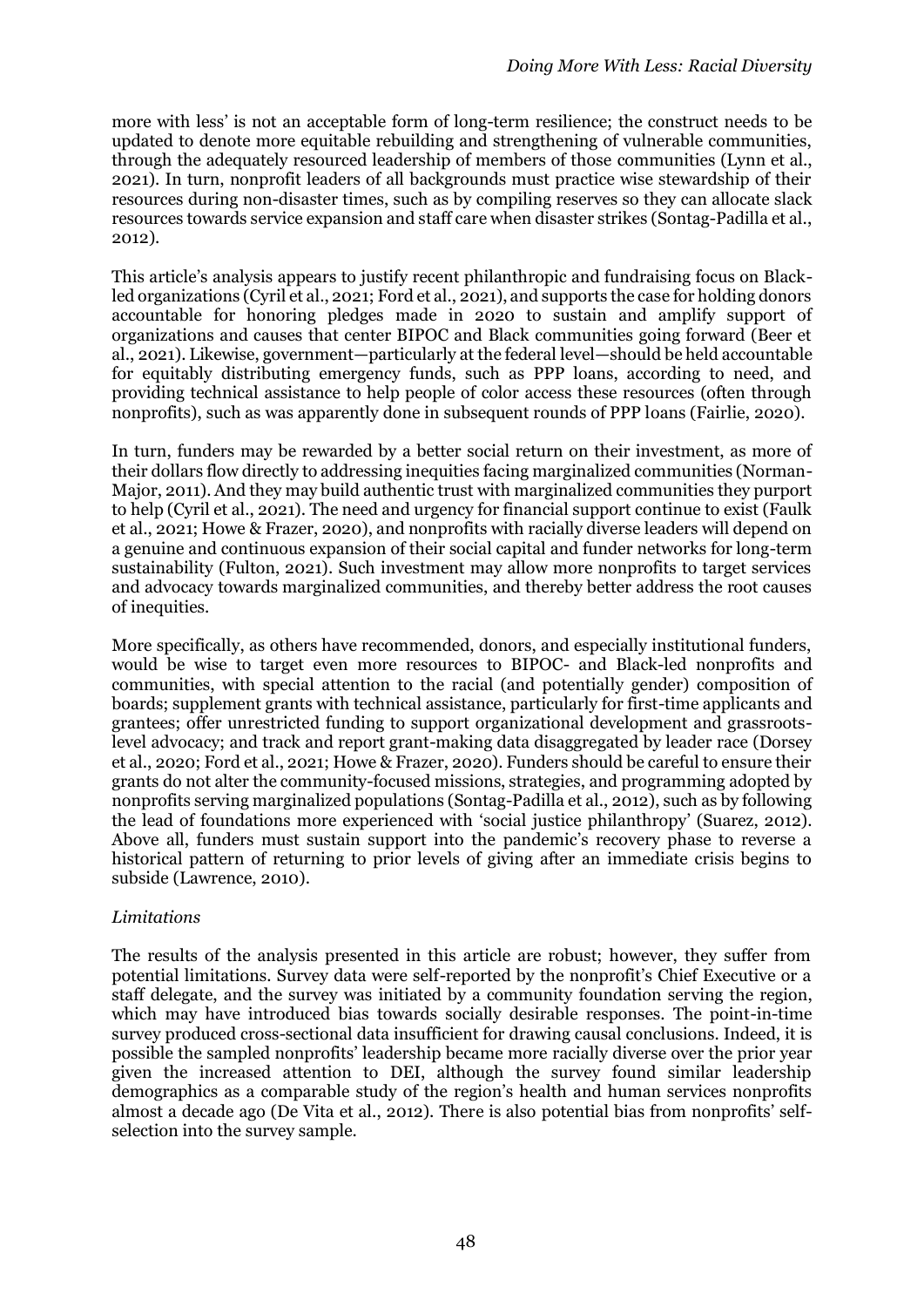This article focused on the extent of descriptive representational diversity (Daley, 2002; Guo & Musso, 2007; Weisinger & Salipante, 2005; Weisinger et al., 2016) and did not explore board heterogeneity, match to community demographics, or inclusion (Fredette et al., 2016; Fulton, 2021). Nor did the analysis explore effects of leader tenure (Achbari et al., 2018), with implications for inclusion and trust-building, or how gender and other marginalized identities may intersect with race (Weisinger et al., 2016) to moderate effects of racial diversity on nonprofit resilience (Buse et al., 2016). The sample size was too limited to adequately explore the significance of interactions and moderating variables.

In terms of generalizability, the survey sample excludes less formalized nonprofits that did not file IRS Form 990, and over-represents nonprofits with larger revenues, likely limiting ability to draw conclusions about smaller nonprofits like 'mutual aid organizations' whose leadership may be more racially diverse and funding challenges more severe (Tolentino, 2020). The research context of the New Orleans-Metairie MSA is more racially diverse than the nation overall, with implications for leadership diversity (Bradshaw & Fredette, 2012; Kim & Mason, 2018; Ostrower, 2007) and nonprofit missions and target populations (Lecy et al., 2019). The U.S. South has a long history of racial discrimination, but the localized survey did not permit controls for regional characteristics.

That said, as discussed above, the New Orleans area is broadly representative of the national nonprofit sector in many respects, at least when compared to nonprofits located in urban and suburban (as opposed to more homogenous rural) communities nationwide (Faulk et al., 2021). Even in rural areas with limited racial diversity, the presence of just two or three board members of color may substantially influence a nonprofit's strategies and commitment to marginalized communities. New Orleans' racial diversity permitted a sufficient degree of nonprofit executive and board diversity for multivariate analyses, avoiding sampling limitations experienced by similar studies (e.g., Fredette & Bernstein, 2019). At the same time, majority-BIPOC and majority-White communities appear to exhibit similar donation trends in recent years (Faulk et al., 2021).

This particular region has experience with disaster response and a history of resilience following Hurricane Katrina (De Vita et al., 2012; Jenkins et al., 2015). The analysis is limited to nonprofits in the midst of responding to the COVID-19 pandemic, and the observed patterns may not extend to other non-crisis contexts or even other types of crises, such as natural disasters. The pandemic is different from other types of natural disaster, like hurricanes, because of its long duration with intermittent surges, focus on healthcare services, demands for social distancing, and global versus localized impact; that said, reliance on nonprofits for serving the basic needs of vulnerable communities is consistent across disasters (Hutton et al., 2021). Thus, while the pandemic may be more severe and impactful than other more acute types of disaster, the resilience capacities nonprofits need to survive and thrive through it are not unique. And as COVID-19 continues to evolve, and climate-related disasters proliferate, nonprofit resilience becomes a concern not only in disaster response, but also during calmer times.

#### *Future Research*

More study is needed on determinants of racial diversity in nonprofit leadership (Bradshaw & Fredette, 2012), and how diversity promotes a nonprofit's internal DEI practices (Fulton, 2021; Mason, 2020) and external racial equity work (Kim & Mason, 2018). Qualitative interviews and focus groups with nonprofit executives and board members, and case studies of nonprofits from multiple subsectors, would be fruitful. In particular, studies might assess the degree to which DEI practices, and advocacy efforts and programming explicitly targeting BIPOC communities, are initiated and institutionalized by the board, Board Chair, Chief Executive, or some combination of nonprofit leaders, within different organizational cultures and contexts. Racial differences between the Board Chair and Chief Executive are especially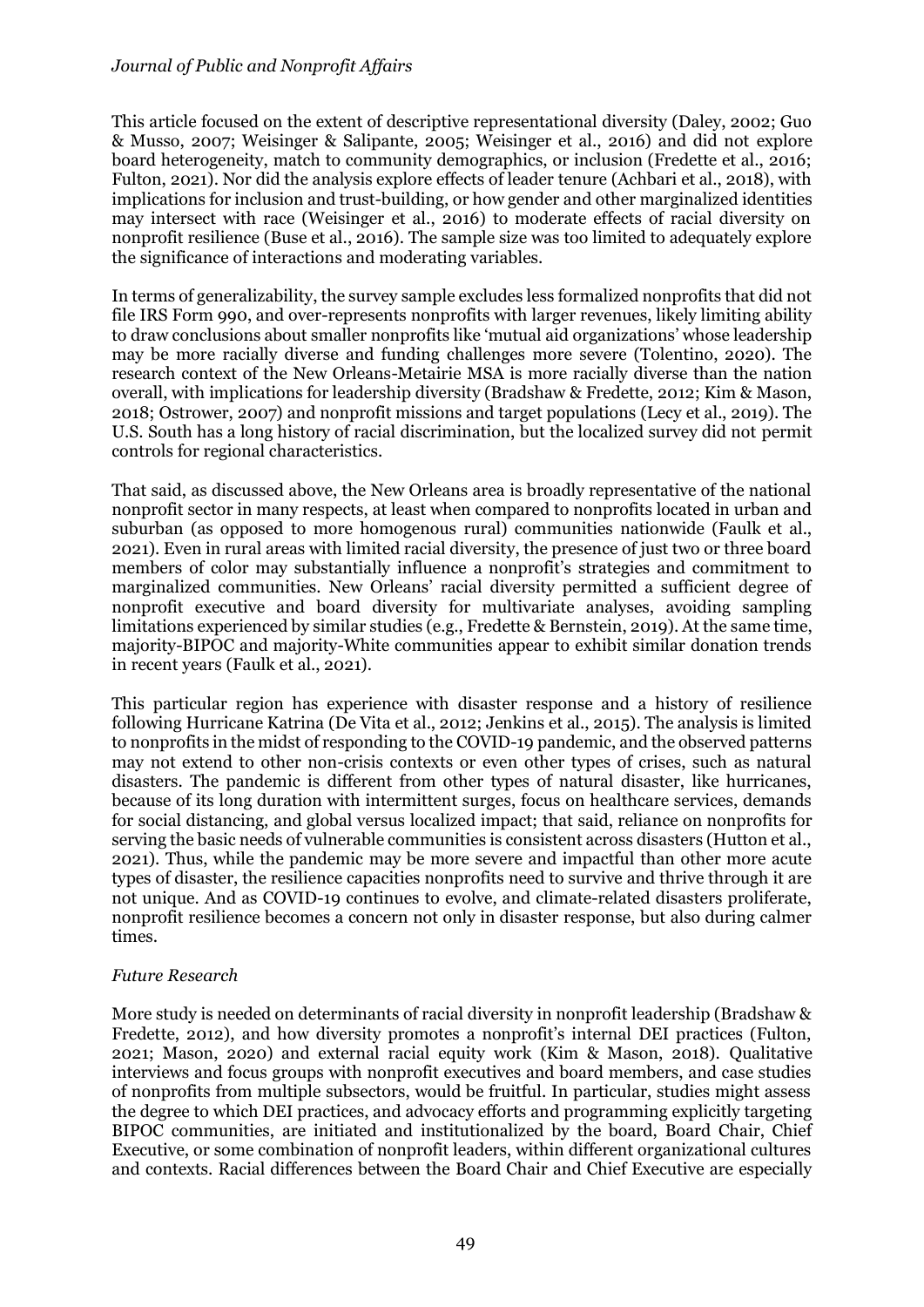ripe for examination (Harrison & Murray, 2012; McMullin & Raggo, 2020), with implications for DEI and service expansion in crisis response and during non-crisis times.

More rigorous causal analysis of potential relationships between nonprofit diversity and resilience factors explored in this article is also needed, such as through more complex factor analyses of resilience capacities, structural models, and panel data permitting survival analysis. For instance, studies might explore causal links between racial diversity and organizational adaptation and innovation (Westley, 2013), as well as other factors potentially promoting nonprofit resilience (Kimberlin et al., 2011) to the COVID-19 pandemic and other disasters (Hutton et al., 2021). In particular, the role of collaborations and social networks as mediators between nonprofit diversity and resilience should be examined. Extant validated self-assessment tools could be synthesized and applied (Lee et al., 2013; Millesen & Carman, 2019), and specific practices supporting resilience could be identified and replicated. Because resilience is theorized as a process in addition to an outcome (Witmer & Mellinger, 2016), qualitative studies would also be fruitful here.

Lastly, future research should analyze the degree to which public and philanthropic investments in Black-led nonprofits, causes, and communities are sustained and amplified over the longer term and post-pandemic, and which funding and capacity-building mechanisms show the most promise for institutionalizing structural changes to address the nonprofit racial funding gap and other racial inequities confronting the sector. Targeted, forgivable federal emergency loans and private grants have the potential to mitigate racial disparities in nonprofit funding, but it remains to be seen whether pledges will be honored and make a meaningful impact (Cyril et al., 2021). Researchers might also explore the potential role of tightly coupled funding networks in perpetuating the racial funding gap through systematic exclusion of BIPOC- and Black-led nonprofits (Faulk et al., 2016). As public and private funders become more savvy in directing grants where they are most needed, they should release data on grant-making criteria and results (Beer et al., 2021), so that scholars can conduct empirical analysis of how best to operationalize the complex construct of a 'Blackor BIPOC-led' nonprofit, with consequences for equity.

## **Conclusion**

The research presented in this article was intended to partially replicate prior practitioneroriented studies on the importance and challenges of racially diverse representation in nonprofit leadership, especially as it relates to funding disparities; empirically connect scholarly research on nonprofit racial diversity to COVID-19 pandemic response and organizational resilience through crisis more broadly; and assess the degree of empirical support for the need and short-term outcomes of targeted funding efforts to address racial inequities hindering Black- and BIPOC-led nonprofits and the communities they serve from flourishing. It is the author's hope the findings serve as a call to action, invigorating strategically targeted funding streams, equitable shifts in organizational practices, and a sustained research agenda on the far-ranging implications of diversity in nonprofit leadership. To that end, nonprofit scholars and practitioners have work ahead, so that BIPOC and Black leaders may do more with more, not less.

#### **Disclosure Statement**

This research was partially funded through grants provided by the Greater New Orleans Foundation and Greater New Orleans Funders Network and supported by undergraduate student researchers compensated through the University of New Orleans Tolmas Scholars program.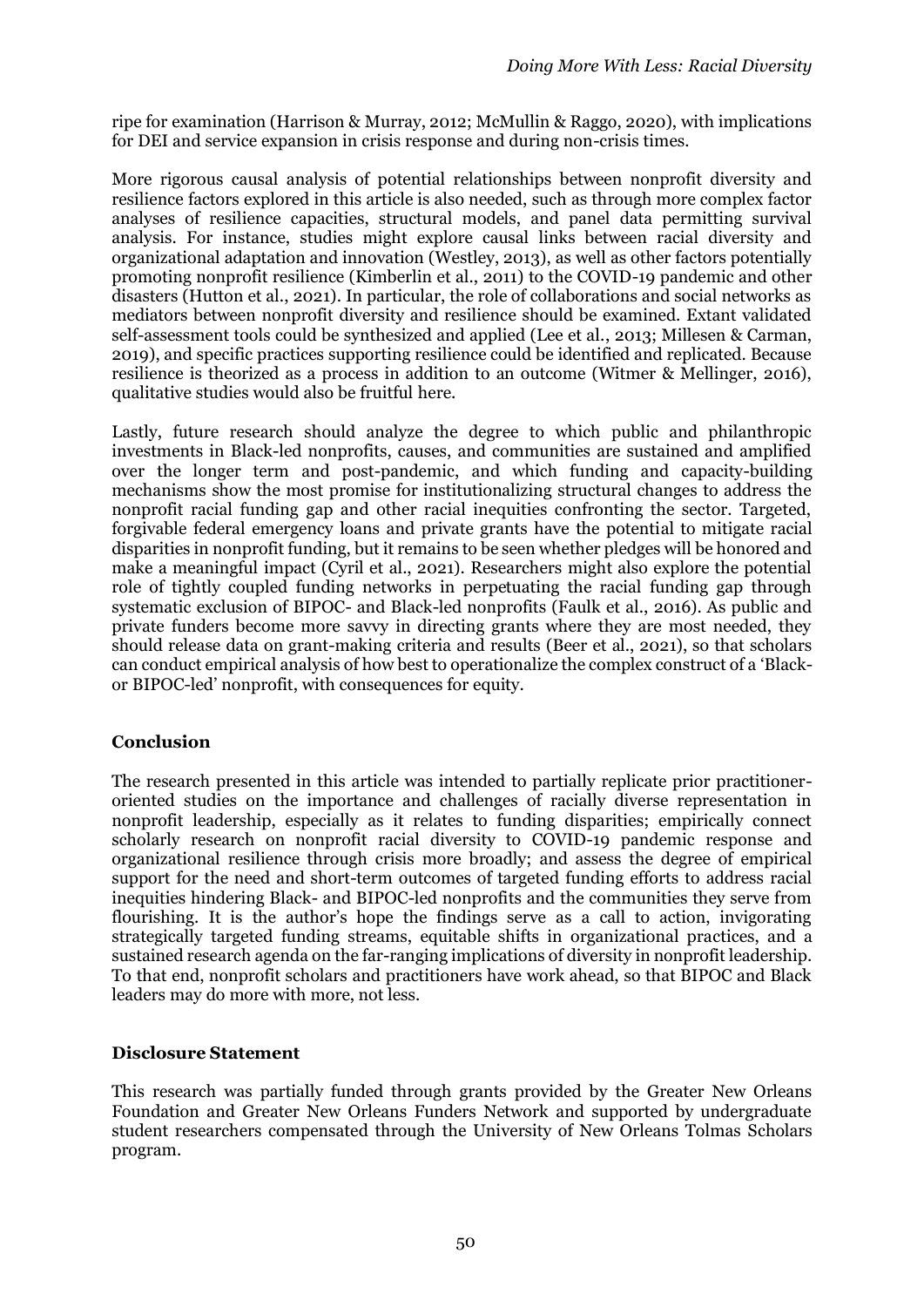# **References**

- Achbari, W., Gesthuizen, M., & Holm, J. (2018). Ethnic diversity and generalized trust: Testing the contact hypothesis in Dutch voluntary organizations. *Nonprofit and Voluntary Sector Quarterly*, *47*(4), 813–835. https://doi.org/10.1177%2F0899764018764328
- Associated Press-NORC Center for Public Affairs Research. (2021). Despite signs of economic recovery, the most economically vulnerable Americans face serious financial challenges. *Impact Genome Issue Brief*. https://apnorc.org/projects/despite-signs-of-economicrecovery-the-most-economically-vulnerable-americans-face-serious-financialchallenges/
- Beer, T., Patrizi, P., & Coffman, J. (2021). Holding foundations accountable for equity commitments. *Foundation Review*, *13*(2), 64–78. https://doi.org/10.9707/1944- 5660.1565
- Berlan, D. (2018). Understanding nonprofit missions as dynamic and interpretative conceptions. *Nonprofit Management and Leadership*, *28*(3), 413–422. https://doi.org/10.1002/nml.21295
- Besel, K., Williams, C. L., & Klak, J. (2011). Nonprofit sustainability during times of uncertainty. *Nonprofit Management and Leadership*, *22*(1), 53–65. https://doi.org/10.1002/nml.20040
- Blackwood, A., Dietz, N., & Pollak, T. (2014). *The state of nonprofit governance*. Urban Institute. https://www.urban.org/research/publication/state-nonprofitgovernance/view/full\_report
- Blessett, B., Dodge, J., Edmond, B., Goerdel, H. T., Gooden, S. T., Headley, A. M., Riccucci, N. M., & Williams, B. N. (2019). Social equity in public administration: A call to action. *Perspectives on Public Management and Governance*, *2*(4), 283–299. https://doi.org/10.1093/ppmgov/gvz016
- Blitz, L. V., & Kohl Jr., B. G. (2012). Addressing racism in the organization: The role of white racial affinity groups in creating change. *Administration in Social Work*, *36*(5), 479– 498. https://doi.org/10.1080/03643107.2011.624261
- BoardSource. (2017). *Leading with intent: 2017 national index of nonprofit board practices*. https://leadingwithintent.org/wp-content/uploads/2017/11/LWI-2017.pdf?hsCtaTracking=8736f801-1e14-427b-adf0-38485b149ac0%7C82ace287-b110- 4d8f-9651-2b2c06a43c05
- Bradshaw, P., & Fredette, C. (2012). Determinants of the range of ethnocultural diversity on nonprofit boards: A study of large Canadian nonprofit organizations. *Nonprofit and Voluntary Sector Quarterly*, *42*(6), 1111–1133. https://doi.org/10.1177%2F0899764012453085
- Brimhall, K. C. (2019). Inclusion is important…but how do I include? Examining the effects of leader engagement on inclusion, innovation, job satisfaction, and perceived quality of care in a diverse nonprofit health care organization. *Nonprofit and Voluntary Sector Quarterly*, *48*(4), 716–737. https://doi.org/10.1177%2F0899764019829834
- Buse, K., Bernstein, R. S., & Bilimoria, D. (2016). The influence of board diversity, board diversity policies and practices, and board inclusion behaviors on nonprofit governance practices. *Journal of Business Ethics, 133*(1), 179–191. http://doi.org/10.1007/s10551- 014-2352-z
- Candid. (2021). Foundation maps: Racial equity. *Candid Special Issue: Funding for Racial Equity*. https://candid.org/explore-issues/racial-equity
- Candid & Center for Disaster Philanthropy. (2021). *Philanthropy and COVID-19: Measuring one year of giving*. http://doi.org/10/gh5dzk
- Census Reporter. (2019). *New Orleans-Metairie, LA Metro Area*. https://censusreporter.org/profiles/31000US35380-new-orleans-metairie-la-metroarea/
- Center for Civil Society Studies. (2021, March 12). *News release: Nonprofit sector lost over 7% of its workforce in the first year of the pandemic*. Johns Hopkins University. http://ccss.jhu.edu/february-2021-jobs/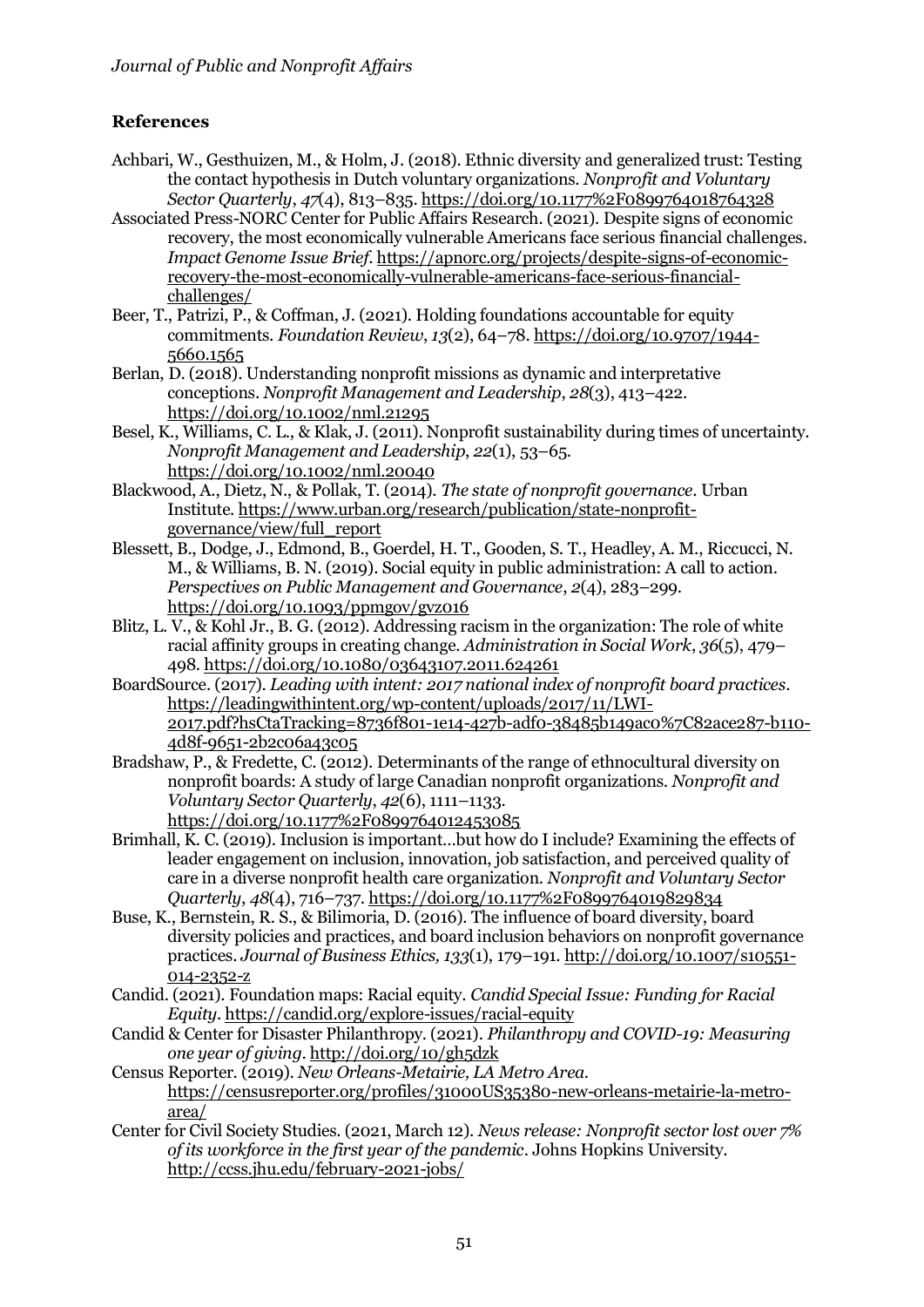- Coffe, H., & Geys, B. (2007). Toward an empirical characterization of bridging and bonding social capital. *Nonprofit and Voluntary Sector Quarterly*, *36*(1), 121–139. https://doi.org/10.1177%2F0899764006293181
- Cyril, M. D., Kan, L. M., Maulbeck, B. F., & Villarosa, L. (2021). *Mismatched: Philanthropy's response to the call for racial justice*. Philanthropic Initiative for Racial Equity. https://racialequity.org/wp
	- content/uploads/2021/09/0910\_PRE\_Mismatched\_PR\_infographic-1.pdf
- Daley, J. M. (2002). An action guide for nonprofit board diversity. *Journal of Community Practice*, *10*(1), 33–54. https://doi.org/10.1300/J125v10n01\_03
- De Vita, C. J., Blackwood, A. S., & Roeger, K. L. (2012). *A profile of nonprofit organizations in the greater New Orleans metropolitan area*. Urban Institute. https://www.urban.org/research/publication/profile-nonprofit-organizations-greaternew-orleans-metropolitan-area/view/full\_report
- Ding, F., Lu, J., & Riccucci, N. M. (2021). How bureaucratic representation affects public organizational performance: A meta-analysis. *Public Administration Review, 81*(6), 1003–1018. https://doi.org/10.1111/puar.13361
- Dorsey, C., Bradach, J., & Kim, P. (2020). *Racial equity and philanthropy: Disparities in funding for leaders of color leave impact on the table*. Echoing Green and The Bridgespan Group. https://www.bridgespan.org/bridgespan/Images/articles/racialequity-and-philanthropy/racial-equity-and-philanthropy.pdf
- Douglas, J., & Iyer, D. (2020). *On the frontlines: Nonprofits led by people of color confront COVID-19 and structural racism*. Building Movement Project. https://buildingmovement.org/wp-content/uploads/2020/10/On-the-Frontlines-COVID-Leaders-of-Color-Final-10.2.20.pdf
- Fairlie, R. (2020, December). COVID-19, small business owners, and racial inequality. *NBER Reporter*, *4*, 12–15. https://www.nber.org/sites/default/files/2021- 01/2020number4\_2.pdf
- Faulk, L., Kim, M., Derrick-Mills, T., Boris, E., Tomasko, L., Hakizimana, N., Chen, T., Kim, M., & Nath, L. (2021). *Nonprofit trends and impacts 2021*. Urban Institute Center on Nonprofits and Philanthropy. https://www.urban.org/research/publication/nonprofittrends-and-impacts-2021
- Faulk, L., Willems, J., Johnson, J. M., & Stewart, A. J. (2016). Network connections and competitively awarded funding: The impacts of board network structures and status interlocks on nonprofit organizations' foundation grant acquisition. *Public Management Review*, *18*(10), 1425–1455. https://doi.org/10.1080/14719037.2015.1112421
- Finchum-Mason, E., Husted, K., & Suarez, D. (2020). Philanthropic foundation responses to COVID-19. *Nonprofit and Voluntary Sector Quarterly*, *49*(6), 1129–1141. https://doi.org/10.1177%2F0899764020966047
- Firat, R. B., & Glanville, J. L. (2017). Measuring diversity in voluntary association membership: A comparison of proxy and direct approaches. *Nonprofit and Voluntary Sector Quarterly*, *46*(1), 218–230. https://doi.org/10.1177%2F0899764016661776
- Ford, L., Bryant, H., Ashley, S., Nembhard, S., & McDaniel, M. (2021). *Assessing the funding landscape for programs in support of Black girls*. Urban Institute. https://www.urban.org/sites/default/files/publication/103805/assessing-the-fundinglandscape-for-programs-in-support-of-black-girls.pdf
- Fredette, C., & Bernstein, R. S. (2019). Ethno-racial diversity on nonprofit boards: A critical mass perspective. *Nonprofit and Voluntary Sector Quarterly*, *48*(5), 931–952. https://doi.org/10.1177%2F0899764019839778
- Fredette, C., & Bradshaw, P. (2012). Social capital and nonprofit governance effectiveness. *Nonprofit Management and Leadership*, *22*(4), 391–409. https://doi.org/10.1002/nml.21037
- Fredette, C., Bradshaw, P., & Krause, H. (2016). From diversity to inclusion: A multimethod study of diverse governing groups. *Nonprofit and Voluntary Sector Quarterly*, *45*(1S), 28S–51S. https://doi.org/10.1177%2F0899764015599456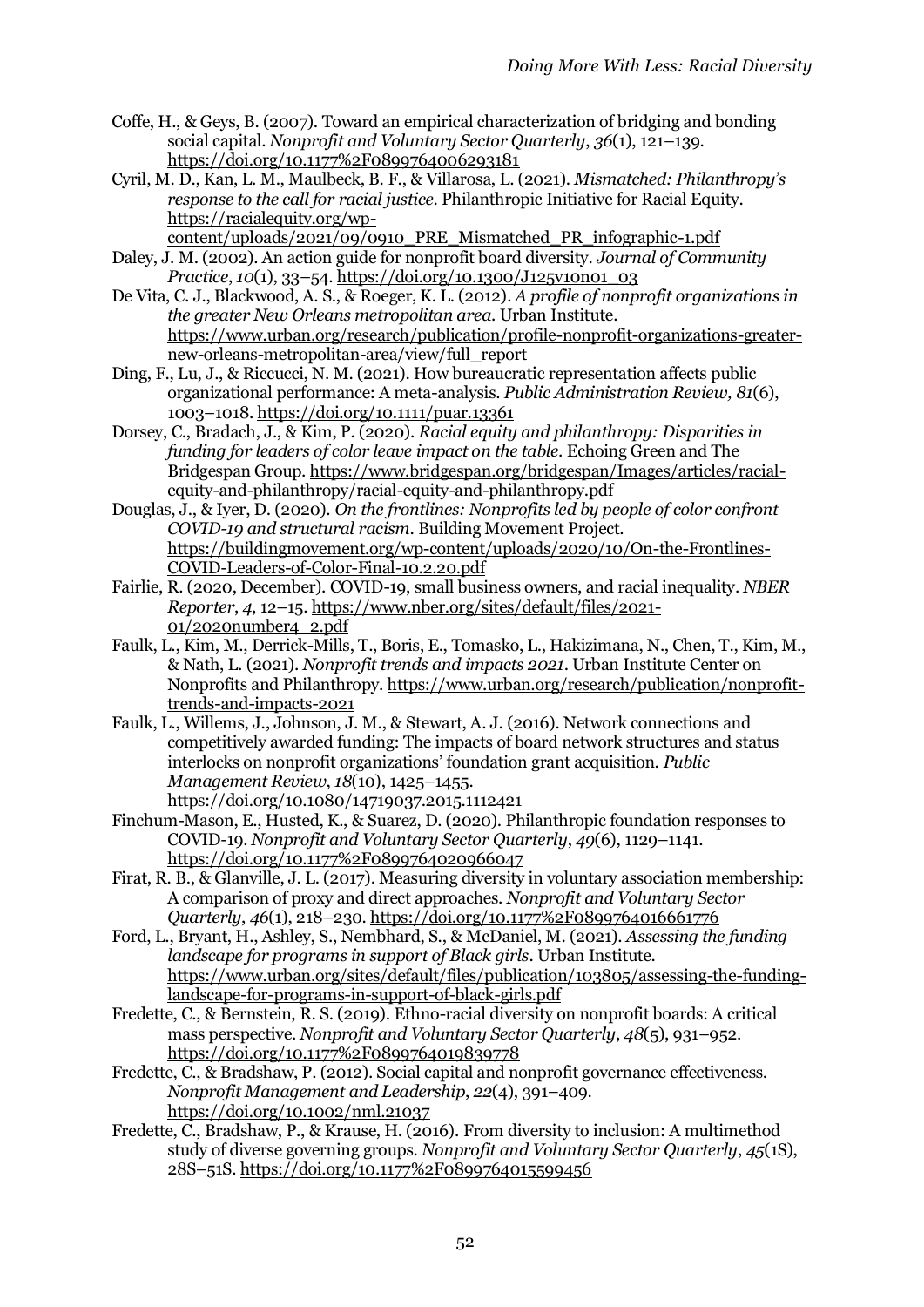- Fulton, B. R. (2021). Bridging and bonding: Disentangling two mechanisms underlying the diversity-performance relationship. *Nonprofit and Voluntary Sector Quarterly*, *50*(1), 54–76. https://doi.org/10.1177%2F0899764020939654
- Garrow, E. E. (2012). Does race matter in government funding of nonprofit human service organizations? The interaction of neighborhood poverty and race. *Journal of Public Administration Research and Theory*, *24*(2), 381–405. http://dx.doi.org/10.1093/jopart/mus061
- Gazley, B., Chang, W. K., & Bingham, L. B. (2010). Board diversity, stakeholder representation, and collaborative performance in community mediation centers. *Public Administration Review*, *70*(4), 610–620. https://doi.org/10.1111/j.1540-6210.2010.02182.x
- Gooden, S. T., Evans, L. L., Perkins, M. L., Gooden, C., & Pang, Y. (2018). Examining youth outcomes of African American-led nonprofits. *Nonprofit and Voluntary Sector Quarterly*, *47*(4S), 34S–54S. https://doi.org/10.1177%2F0899764018757028
- Groshen, E. L. (2020). COVID-19's impact on the U.S. labor market as of September 2020. *Business Economics*, *55*(4), 213–228. https://doi.org/10.1057/s11369-020-00193-1
- Guo, C., & Musso, J. A. (2007). Representation in nonprofit and voluntary organizations: A conceptual framework. *Nonprofit and Voluntary Sector Quarterly*, *36*(2), 308–326. https://doi.org/10.1177%2F0899764006289764
- Harris, E. E. (2014). The impact of board diversity and expertise on nonprofit performance. *Nonprofit Management and Leadership*, *25*(2), 113–130. https://doi.org/10.1002/nml.21115
- Harrison, Y. D., & Murray, V. (2012). Perspectives on the leadership of chairs of nonprofit organization boards of directors: A grounded theory mixed-method study. *Nonprofit Management and Leadership*, *22*(4), 411–437. https://doi.org/10.1002/nml.21038
- Heifetz, R., Grashow, A., & Linsky, M. (2009). *The practice of adaptive leadership: Tools and tactics for changing your organization and the world*. Harvard Business Press.
- Howe, E., & Frazer, S. (2020). *Pocket change: How women and girls of color do more with less.* The Ms. Foundation for Women. https://forwomen.org/wpcontent/uploads/2020/11/Pocket-Change-Report.pdf
- Hutton, N. S., Mumford, S. W., Saitgalina, M., Yusuf, J.-E., Behr, J. G., Diaz, R., & Kiefer, J. J. (2021). Nonprofit capacity to manage hurricane-pandemic threat: Local and national perspectives on resilience during COVID-19. *International Journal of Public Administration*, *44*(11-12), 984–993. https://doi.org/10.1080/01900692.2021.1922439
- Independent Sector. (2020). *Health of the U.S. Nonprofit Sector: October 2020*. https://independentsector.org/nonprofithealth/
- Independent Sector. (2021). *Health of the U.S. Nonprofit Sector: October 2021*. https://independentsector.org/nonprofithealth/
- Jaskyte, K. (2012). Boards of directors and innovation in nonprofit organizations. *Nonprofit Management and Leadership*, *22*(4), 439–459. https://doi.org/10.1002/nml.21039
- Jaskyte, K. (2018). Board attributes and processes, board effectiveness, and organizational innovation: Evidence from nonprofit organizations. *Voluntas, 29*(5), 1098–1111. https://doi.org/10.1007/s11266-017-9945-y
- Jenkins, P., Lambeth, T., Mosby, K., & Van Brown, B. (2015). Local nonprofit organizations in a post-Katrina landscape: Help in a context of recovery. *American Behavioral Scientist, 59*(10), 1263–1277. https://doi.org/10.1177%2F0002764215591183
- Johnson, K.-M. (2021, Spring). How to be an antiracist supervisor: Start with changing what you call yourself. *Nonprofit Quarterly*. https://nonprofitquarterly.org/how-to-be-anantiracist-supervisor-start-with-changing-what-you-call-yourself/
- Jones, D. (2019, April 2). *National Taxonomy of Exempt Entities (NTEE) codes*. Urban Institute. https://nccs.urban.org/project/national-taxonomy-exempt-entities-nteecodes
- Kim, M., & Mason, D. P. (2018). Representation and diversity, advocacy, and nonprofit arts organizations. *Nonprofit and Voluntary Sector Quarterly*, *47*(1), 49–71. https://doi.org/10.1177%2F0899764017728364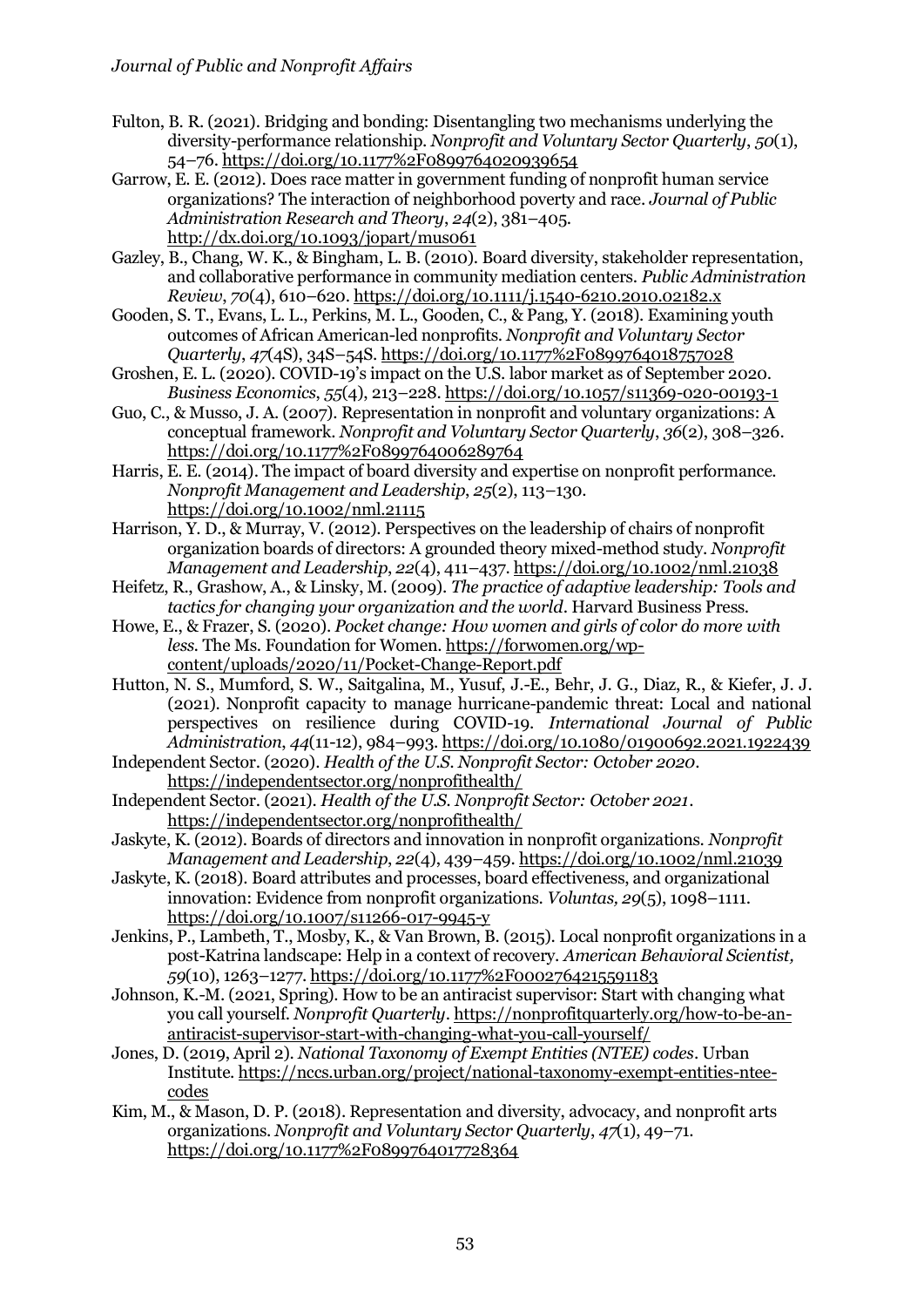- Kim, M., & Mason, D. P. (2020). Are you ready: Financial management, operating reserves, and the immediate impact of COVID-19 on nonprofits. *Nonprofit and Voluntary Sector Quarterly*, *49*(6), 1191–1209. https://doi.org/10.1177%2F0899764020964584
- Kimberlin, S. E., Schwartz, S. L., & Austin, M. J. (2011). Growth and resilience of pioneering nonprofit human service organizations: A cross-case analysis of organizational histories. *Journal of Evidence-Based Social Work*, *8*(1–2), 4–28. https://dx.doi.org/10.1080/15433710903272820
- Kunreuther, F., & Thomas-Breitfeld, S. (2020). *Race to lead revisited: Obstacles and opportunities in addressing the nonprofit racial leadership gap*. Building Movement Project. https://racetolead.org/race-to-lead-revisited/
- Lawrence, S. (2010, November). Moving beyond the economic crisis: Foundations assess the impact and their response. *Foundation Center Research Advisory*. https://foundationcenter.org/gainknowledge/research/pdf/researchadvisory\_economy \_201011.pdf
- Lecy, J. D., Ashley, S. R., & Santamarina, F. J. (2019). Do nonprofit missions vary by the political ideology of supporting communities? Some preliminary results. *Public Performance & Management Review*, *42*(1), 115–141. https://doi.org/10.1080/15309576.2018.1526092
- Lee, A. V., Vargo, J., & Seville, E. (2013). Developing a tool to measure and compare organizations' resilience. *Natural Hazards Review*, *14*(1), 29–41. https://doi.org/10.1061/(ASCE)NH.1527-6996.0000075
- LeRoux, K. (2009). The effects of descriptive representation on nonprofits' civic intermediary roles: A test of the "racial mismatch" hypothesis in the social services sector. *Nonprofit and Voluntary Sector Quarterly*, *38*(5), 741–760. https://doi.org/10.1177%2F0899764008318710
- Lilly Family School of Philanthropy. (2021, June 15). Giving USA 2021: In a year of unprecedented events and challenges, charitable giving reached a record \$471.44 billion in 2020. *Lilly Family School of Philanthropy: News & Events*. https://philanthropy.iupui.edu/news-events/news-item/giving-usa-2021:-in-a-year-ofunprecedented-events-and-challenges,-charitable-giving-reached-a-record-\$471.44 billion-in-2020.html?id= $361$
- Lin, W., & Wang, Q. (2016). What helped nonprofits weather the Great Recession? Evidence from human services and community improvement organizations. *Nonprofit Management and Leadership*, *26*(3), 257–276. https://doi.org/10.1002/nml.21197
- Lockhart, M. (2008). Issues of race and representation in working with U.S. minority populations: An examination of a national youth-serving nonprofit. *International Journal of Diversity in Organisations, Communities and Nations*, *8*(4), 125–135. https://doi.org/10.18848/1447-9532/CGP/v08i04/39635
- Lynn, J., Nolan, C., & Waring, P. (2021). Strategy resilience: Getting wise about philanthropic strategy in a post-pandemic world. *Foundation Review*, *13*(2), 52–63. https://doi.org/10.9707/1944-5660.1564
- MacIndoe, H. (2014). How competition and specialization shape nonprofit engagement in policy advocacy. *Nonprofit Policy Forum*, *5*(2), 307–333. http://dx.doi.org/10.1515/npf-2013-0021
- Martin, H., Buteau, E., & Gehling, K. (2020). *Funder support during the COVID-19 pandemic*. Center for Effective Philanthropy. http://cep.org/wpcontent/uploads/2020/06/CEP\_Covid-Report\_06072020\_FINAL.pdf
- Mason, D. P. (2015). Advocacy in nonprofit organizations: A leadership perspective. *Nonprofit Policy Forum*, *6*(3), 297–324. http://dx.doi.org/10.1515/npf-2014-0036
- Mason, D. P. (2020). Diversity and inclusion practices in nonprofit associations: A resourcedependent and institutional analysis. *Journal of Public and Nonprofit Affairs*, *6*(1), 22– 43. https://doi.org/10.20899/jpna.6.1.22-43
- McKeever, B. S., Dietz, N. E., & Fyffe, S. D. (2016). *The nonprofit almanac: The essential facts and figures for managers, researchers, and volunteers*, (9th ed.). Urban Institute Press and Rowman & Littlefield.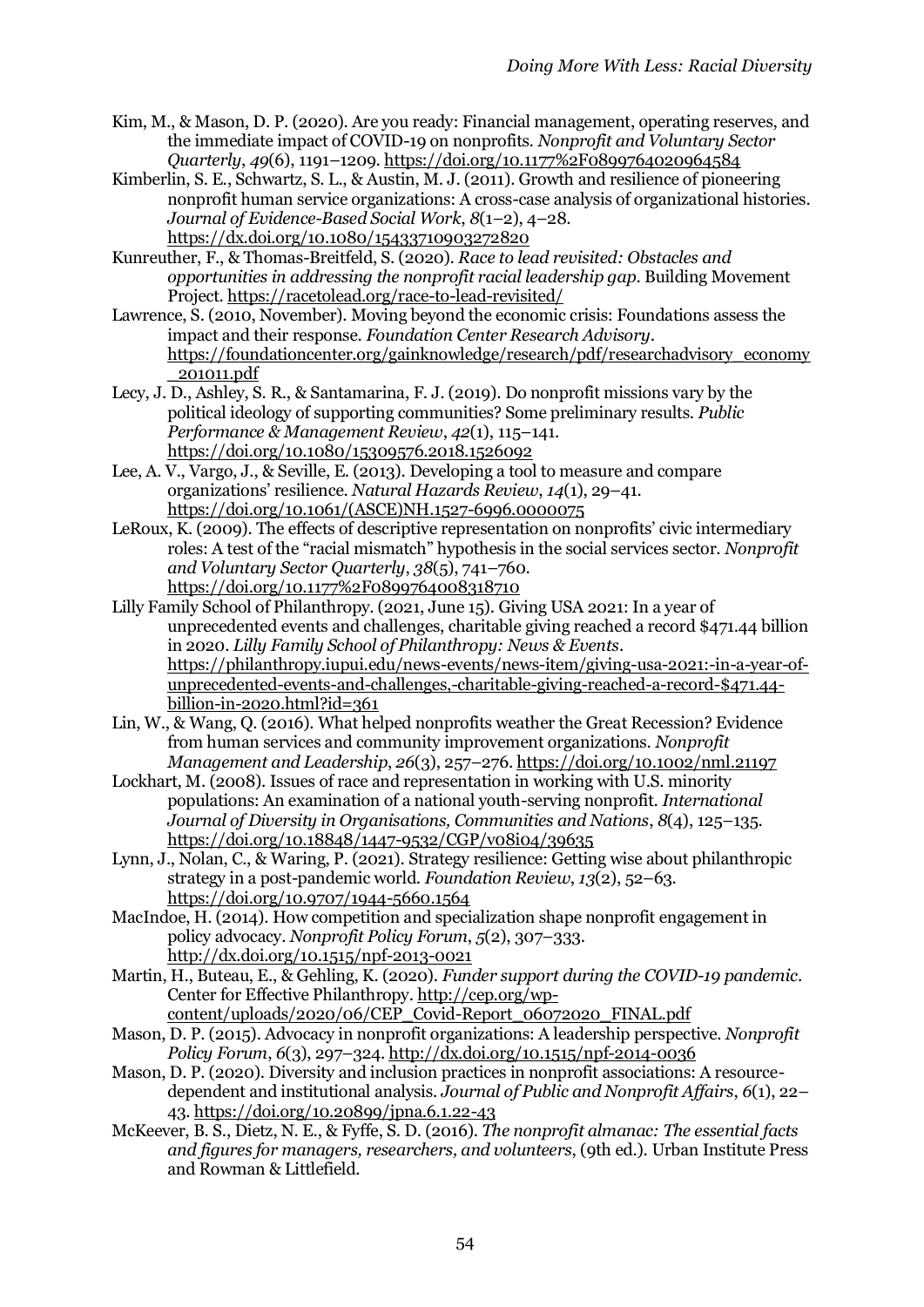McKinsey & Company. (2020). *Diversity wins: How inclusion matters*.

https://www.mckinsey.com/~/media/McKinsey/Featured%20Insights/Diversity%20a nd%20Inclusion/Diversity%20wins%20How%20inclusion%20matters/Diversity-wins-How-inclusion-matters-vF.pdf

McKinsey & Company. (2021). *Race in the workplace: The Black experience in the US private sector*. https://www.mckinsey.com/featured-insights/diversity-and-inclusion/Race-inthe-workplace-The-Black-experience-in-the-US-private-sector

McMullin, C., & Raggo, P. (2020). Leadership and governance in times of crisis: A balancing act for nonprofit boards. *Nonprofit and Voluntary Sector Quarterly*, *49*(6), 1182–1190. https://doi.org/10.1177%2F0899764020964582

Millesen, J. L., & Carman, J. G. (2019). Building capacity in nonprofit boards: Learning from board self-assessments. *Journal of Public and Nonprofit Affairs*, *5*(1), 74–94. https://doi.org/10.20899/jpna.5.1.74-94

National Center for Charitable Statistics [NCCS]. (2020). *NCCS data archive: IRS business master files*. Urban Institute. https://nccs-data.urban.org/data.php?ds=bmf

National Governors Association. (2020, June 25). Reducing the disproportionate impact of COVID-19 among communities of color. *National Governors Association Memorandum*. https://www.nga.org/wp-content/uploads/2020/06/COVID-19- Health-Equity-Memo.pdf

Nonprofit Finance Fund. (2018). *Survey*.<https://nff.org/learn/survey>

Norman-Major, K., (2011). Balancing the four Es; or can we achieve equity for social equity in public administration? *Journal of Public Affairs Education*, *17*(2), 233–252. https://doi.org/10.1080/15236803.2011.12001640

Ostrower, F. (2007). *Nonprofit governance in the United States: Findings on performance and accountability from the first national representative study*. Urban Institute. https://www.urban.org/sites/default/files/publication/46516/411479-Nonprofit-Governance-in-the-United-States.PDF

Peng, C.-Y. J., Lee, K. L., & Ingersoll, G. M. (2002). An introduction to logistic regression analysis and reporting. *Journal of Educational Research, 96*(1), 3–14. http://www.jstor.org/stable/27542407

Perkins, D. C., & Fields, D. (2010). Top management team diversity and performance of Christian churches. *Nonprofit and Voluntary Sector Quarterly*, *39*(5), 825–843. https://doi.org/10.1177%2F0899764009340230

Polson, E. C. (2015). Social diversity and civic engagement: The effects of ethnic and social heterogeneity on the community involvement of American congregations. *Nonprofit and Voluntary Sector Quarterly*, *44*(5), 968–987. https://doi.org/10.1177%2F0899764014548424

Pour-Khorshid, F. (2018). Cultivating sacred spaces: A racial affinity group approach to support critical educators of color. *Teaching Education*, *29*(4), 318–329. https://doi.org/10.1080/10476210.2018.1512092

Robinson, R. (2021, October 5). Hurricane Ida's destruction was the result of years of systemic racism. *Salon*. https://www.salon.com/2021/10/05/do-black-lives-matter-hurricaneidas-destruction-was-the-direct-result-of-systemic/

Schubert, P., & Willems, J. (2020). In the name of the stakeholder: An assessment of representation surpluses and deficits by nonprofit leaders. *Nonprofit Management and Leadership, 31*(4), 639–664*.* https://doi.org/10.1002/nml.21445

Selden, S. C., & Sowa, J. E. (2015). Voluntary turnover in nonprofit human service organizations: The impact of high performance work practices. *Human Service Organizations: Management, Leadership & Governance*, *39*(3), 182–207. https://doi.org/10.1080/23303131.2015.1031416

Shervington, D. O., & Richardson, L. (2020). Mental health framework: Coronavirus pandemic in post-Katrina New Orleans. *Journal of Injury and Violence Research*, *12*(2), 191–197. https://doi.org/10.5249/jivr.v12i2.1538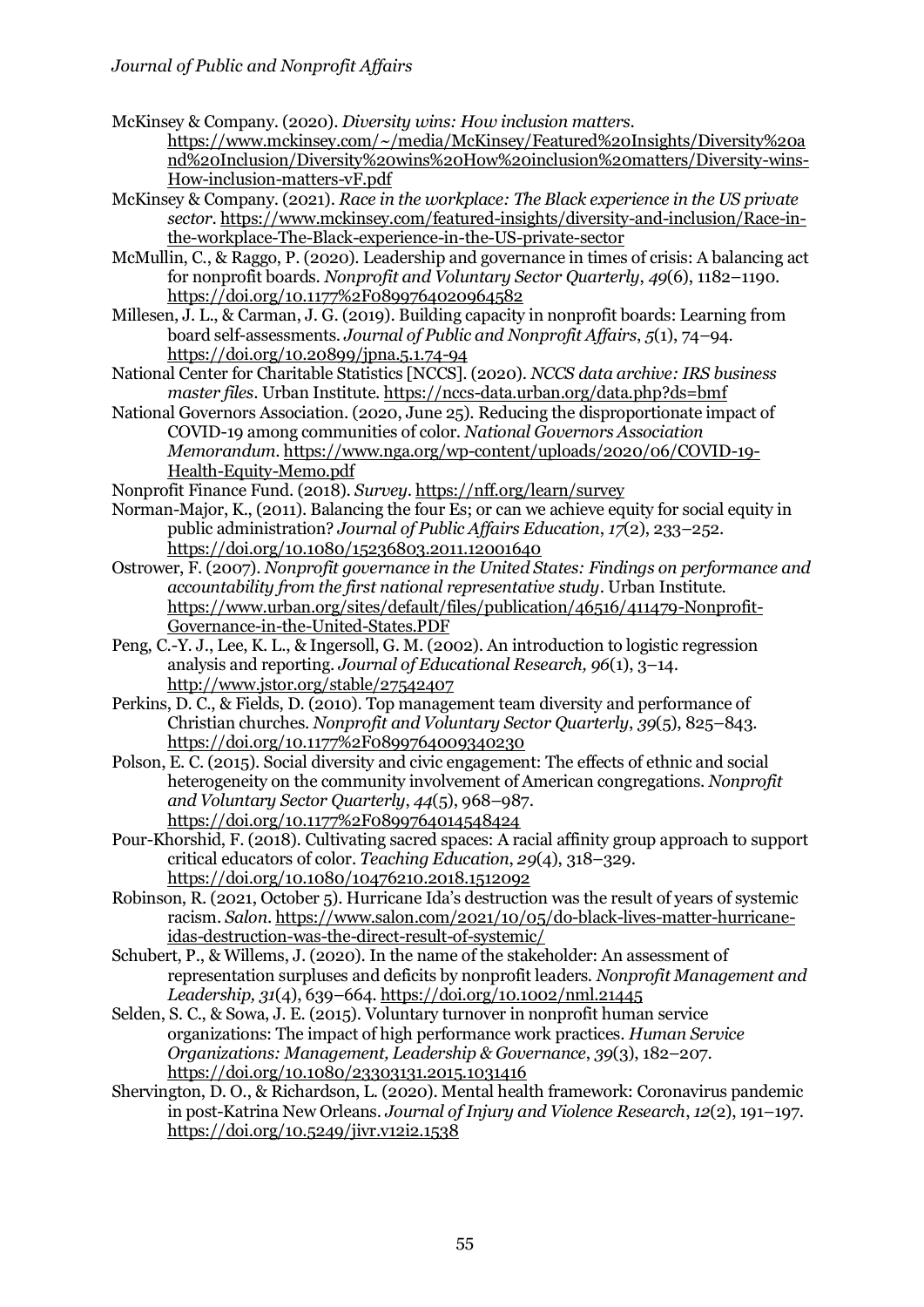- Social Science Research Council. (2020). *A Portrait of Louisiana 2020: City close-up on New Orleans*. Measure of America. https://ssrcstatic.s3.amazonaws.com/moa/CloseUpNewOrleans.pdf
- Sontag-Padilla, L. M., Staplefoote, L., & Morganti, K. G. (2012). *Financial sustainability for nonprofit organizations: A review of the literature*. RAND Corporation. https://www.rand.org/pubs/research\_reports/RR121.html
- Suarez, D. F. (2012). Grant making as advocacy: The emergence of social justice philanthropy. *Nonprofit Management and Leadership*, *22*(3), 259–280. https://doi.org/10.1002/nml.20054
- Tolentino, J. (2020, May 11). What mutual aid can do during a pandemic. *The New Yorker*. https://www.newyorker.com/magazine/2020/05/18/what-mutual-aid-can-do-duringa-pandemic
- Vincent, D., & Marmo, S. (2018). Commitment to social justice and its influence on job satisfaction and retention of nonprofit middle managers. *Human Service Organizations: Management, Leadership & Governance*, *42*(5), 457–473. https://doi.org/10.1080/23303131.2018.1532370
- W. K. Kellogg Foundation. (2012). *Cultures of giving: Energizing and expanding philanthropy by and for communities of color*. http://www.wkkf.org/news/Articles/2012/01/~/media/ACB516FE205B4353A81D569 C78FBDCAD.ASHX
- Weisinger, J. Y., Borges-Mendez, R., & Milofsky, C. (2016). Diversity in the nonprofit and voluntary sector. *Nonprofit and Voluntary Sector Quarterly*, *45*(15), 3S–27S. https://doi.org/10.1177%2F0899764015613568
- Weisinger, J. Y., & Salipante, P. F. (2005). A grounded theory for building ethnically bridging social capital in voluntary organizations. *Nonprofit and Voluntary Sector Quarterly*, *34*(1), 29–55. https://doi.org/10.1177%2F0899764004270069
- Westley, F. (2013, Summer). Social innovation and resilience: How one enhances the other. *Stanford Social Innovation Review*. https://ssir.org/articles/entry/social\_innovation\_and\_resilience\_how\_one\_enhances the other
- Wiles-Abel, A. A. (2020). *Black women nonprofit executives' use of sustainable funding strategies in marginalized communities* [Doctoral dissertation, Walden University]. https://scholarworks.waldenu.edu/cgi/viewcontent.cgi?article=9928&context=disserta tions
- Williams, J. (2020, July 21). *In the time of coronavirus: How many eligible nonprofits benefited from the Paycheck Protection Program?* Dorothy A. Johnson Center for Philanthropy. https://johnsoncenter.org/blog/in-the-time-of-coronavirus-how-manyeligible-nonprofits-benefited-from-the-paycheck-protection-program/
- Witmer, H., & Mellinger, M. S. (2016). Organizational resilience: Nonprofit organizations' response to change. *Work*, *54*(2), 255–265. https://doi.org/10.3233/wor-162303
- Women's Philanthropy Institute. (2020). *COVID-19, generosity, and gender: How giving changed during the early months of a global pandemic*. Indiana University Lilly Family School of Philanthropy.
	- https://scholarworks.iupui.edu/bitstream/handle/1805/23750/covid-report1.pdf
- Wright, J. E., & Merritt, C. C. (2020). Social equity and COVID-19: The case of African Americans. *Public Administration Review*, *80*(5), 820–826. https://doi.org/10.1111/puar.13251
- Yukich, G., Fulton, B. R., & Wood, R. L. (2020). Representative group styles: How ally immigrant rights organizations promote immigrant involvement. *Social Problems*, *67*(3), 488–506. https://doi.org/10.1093/socpro/spz025